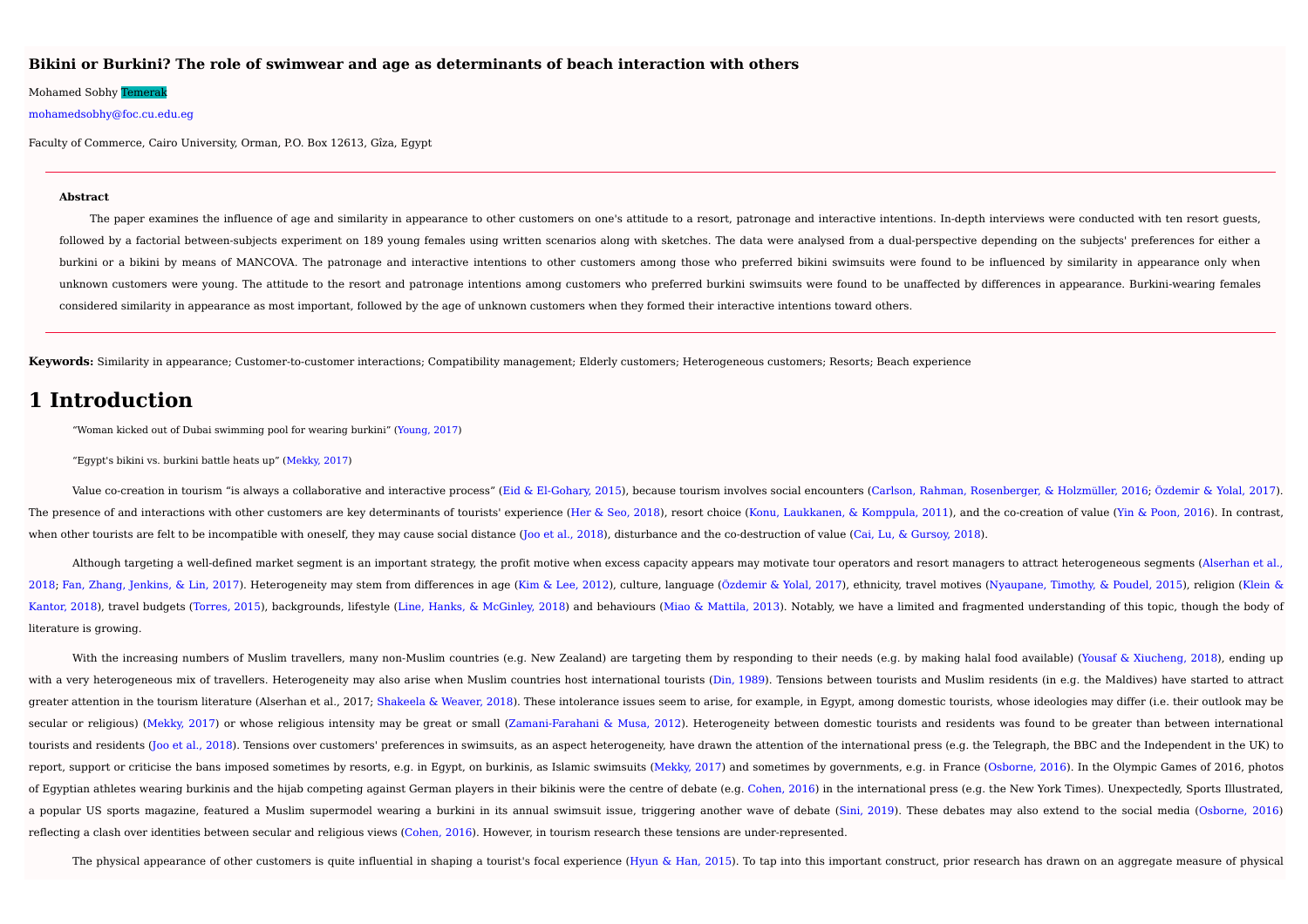appearance of other unknown customers (e.g. Hanks & Line, 2018; Hwang & Han, 2017; Hyan & Han, 2015) with little insight into specific aspects (e.g. clothing style) of appearance (e.g. Choi & Mattila, 2016(Please make sure and Mattila (2016) not 2015)) that cause favourable intentions, such as the intention to revisit, or unfavourable ones. To remedy this, Yin and Poon (2016) call for future research on specific observable characteristics (e Moreover, how different aspects of the observable characteristics of other customers may interact together is still unverified (Choi & Mattila, 2016; Kim & Lee, 2012). In response to several research calls (Ludwig, Barnes, 2017; Tomazelli, Broilo, Espartel, & Basso, 2017), this paper adopts theories of social identity (Tajfel, 1981) and social distance (Thyne, Lawson, & Todd, 2006) to examine how customers' perceptions of age and similarity to other unknown customers influence their attitude to a resort and their intentions to interact with them and visit a given resort. In line with prior research (Fan et al., 2017; Johnson and Grier, 2012; Levy, 2010), this answer this question from a dual perspective (i.e. separating those who prefer bikinis from those who prefer burkini swimsuits).

The choice of the two specific observable characteristics (i.e. age and similarity in appearance) of other customers rests on several reasons. First, the age of the observed customers was found to be a dominant factor in choosing between different service providers (Brack & Benkenstein, 2012) and an important attribute in stimulating the first contact between unacquainted tourists (Rihova, Buhalis, Gouthro, & Moital, 2018). Second, tourism has a long-lasting interest in the influence of the age of service employees on customers' patronage intentions (Luoh & Tsaur, 2013; Tsaur, Luoh, & Syue, 2015), which needs to be complemented by an equivalent understanding influence of the age of other customers. Third, age and similarity in appearance are visible elements that can be managed and controlled (Choi & Mattila, 2016; Wu, 2007). Fourth, the numbers of elderly customers are growin speed in many parts of the world (Nicholls & Mohsen, 2015). But young customers' response to the presence of the elderly is under-researched (Tomazelli et al., 2017), especially in the Middle East (Prayag & Hosany, 2014). tourism research has been particularly interested in cultural differences (Fan et al., 2017) and has paid little attention to other differences, such as age (Tomazelli et al., 2017) and clothing. Sixth, the international p Independent) has paid great attention to tensions over swimsuits in the tourism context (e.g. Osborne, 2016).

The remainder of this paper discusses aspects of customer-to-customer interactions and halal marketing. The methods section starts by discussing the qualitative in-depth interviews and goes on to describe the procedures an analyse the data from a sketch-based between-subject experiment. The paper concludes with the research implications and suggestions for future research.

## **2 Theoretical background**

## **2.1 Customer-to-customer interactions**

Martin and Pranter (1989, p. 7) coined the concept of "compatibility management," which refers to "the process of attracting homogenous consumers to the service environment, then actively managing both the physical environment and customer-to-customer encounters." The social environment (Yin & Poon, 2016) was found to be more influential in the formation of customers' perceptions than the physical environment (e.g. table design) (Uh Benkenstein, 2012). Yet it has received scant research attention (Hanks & Line, 2018).

Interactions with other customers occur more often (Harris, Baron, & Ratcliffe, 1995) and are perceived to be more credible than between customers and service employees (Harris, Baron, & Davies, 1999). Unlike customer-tocustomer interactions, social contact between tourists and hosts is described as unequal and unbalanced due to differences in social status (Din, 1989). Social contact also depends on the length of the vacation, language c and the availability of opportunities for interaction (Fan et al., 2017). These factors may set many limitations on the frequency of tourist-to-host interactions. Compared to customer-to-service employee and host-to-touris customer-to-customer interactions have received rather less research attention (Cai et al., 2018; Line et al., 2018; Rihova et al., 2018). The term 'other customers' may refer to travel companions (Rihova et al., 2018), ot one has never met before (Yin & Poon, 2016) or the general crowd (Thakor, Suri, & Saleh, 2008). Prior research confirms that the type of relevant other is influential in the formation of customer behaviour (Koenig-Lewis, A 2018).

### **2.2 Direct versus indirect customer-to-customer interactions**

Interactions with unknown customers can be direct/active (e.g. engaging in short conversations) (e.g. Koenig-Lewis et al., 2018) and/or indirect/passive (i.e. treating other customers merely as present) (e.g. Cai et al., 2 Han, 2015). The latter has received much less research attention (Hyun & Han, 2015; Line & Hanks, 2018) than the former, given the fact that only a small percentage (12%-23%) of customers engages in direct interactions (Ha 1995; Kim & Lee, 2012). Direct interactions depend on the service design (Torres et al., 2015), the number of other customers (Yin & Poon, 2016), type of tourism (Papathanassis, 2012), and individual preferences (Walls, Ok Kwun, 2011). In contrast, 58% (Grove & Fisk, 1997) to 61% (Zhang, Beatty, & Mothersbaugh, 2010) of customer-to-customer interactions were found to be indirect ones because they are unavoidable (Line & Hanks, 2018). Therefo highly influential in customers' experience (Cai et al., 2018; Line & Hanks, 2018).

The presence of other customers was found to exert great influence on customers' sense of social presence (Carlson et al., 2016), emotional regulation (Miao & Mattila, 2013), destination attachment (Line et al., 2018), sat (Johnson & Grier, 2013) and revisit intentions (Line et al., 2018). They are sometimes considered a burden in terms of crowding (Tomazelli et al., 2017), competition for resources (e.g. open buffet) (Papathanassis, 2012), value (e.g. crying babies) (Matson-Barkat & Robert-Demontrond, 2018) and dysfunctional behaviours (Yin & Poon, 2016).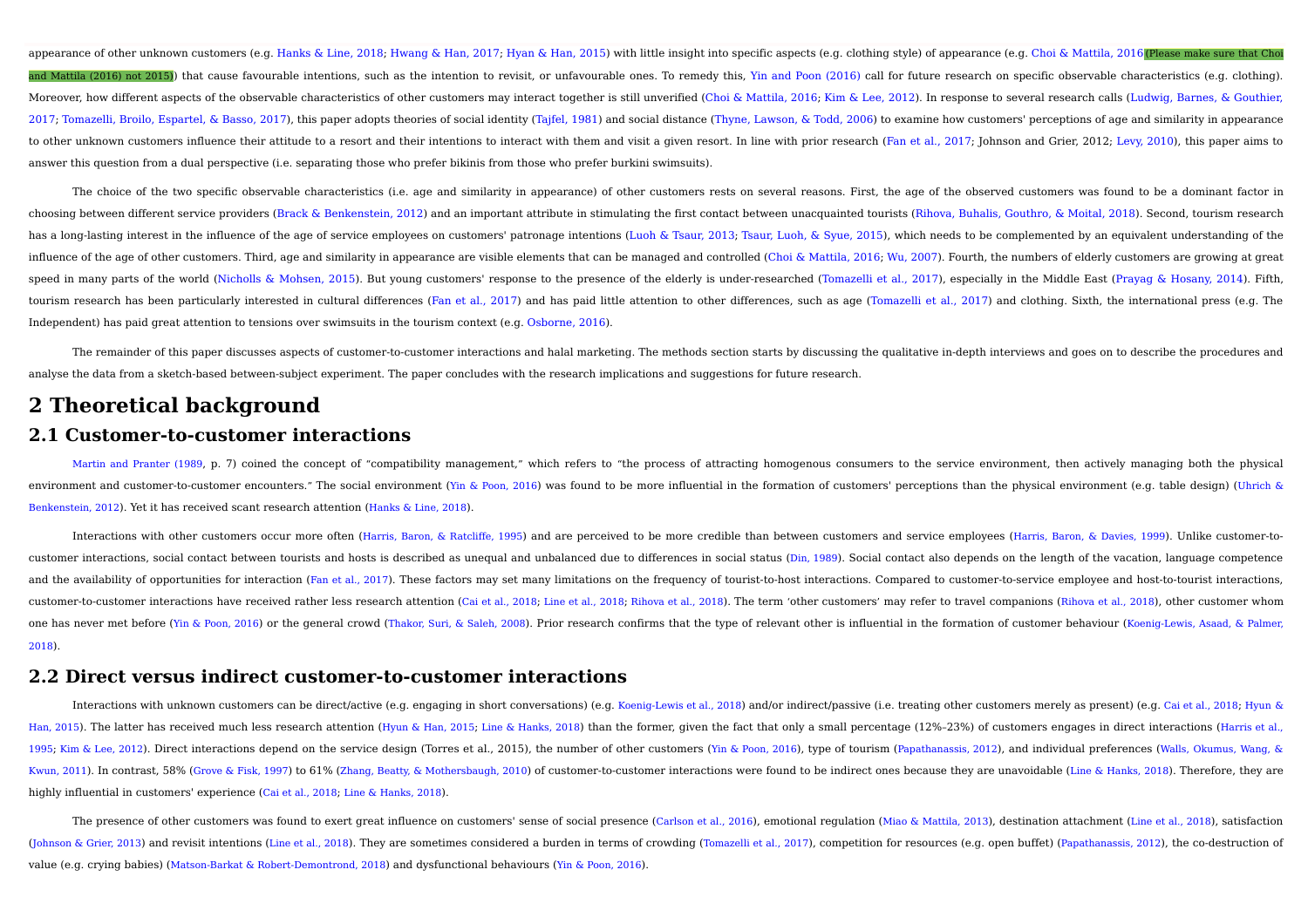Brocato et al. (2012) developed a scale that operationalizes three elements of observable characteristics in other customers: similarity, physical appearance and appropriate behaviour. This scale is validated in the travel tourism context (e.g. Hanks & Line, 2018; Hwang & Han, 2017; Hyne & Han, 2012; Line & Hanks, 2018). However, it takes a holistic approach, measuring the physical appearance of other customers without considering the contri specific observable characteristics, such as clothing. Other scales measure the focal tourists' inferences about the salient attributes of other unknown customers (e.g. their personalities) (e.g. Hanks, Line, & Yang, 2017; However, it is not clear on what basis (e.g. age) these inferences were made.

### **2.3 Halal tourism and indirect customer-to-customer interactions**

Although the words "halal" and "Islamic" may be applied to tourism interchangeably, this paper prefers "halal" tourism (El-Gohary, 2016). The word "halal" means permissible or permitted under the teachings of Islam (Olya & ansi, 2018). Islamic tourism is associated with the strict compliance to all principles of Shari'ah (i.e. Islamic law), which is not altogether the case for most hotels and resorts (El-Gohary, 2016). They are not transpare hospitality practices (e.g. in the availability of alcohol) to appeal to both Muslim and non-Muslim tourists (Alserhan et al., 2018).

To maintain their share of Muslim quests, some tourism destinations offer designated swimming areas or days for Muslim females (Din, 1989; El-Gohary, 2016; Jafari & Scott, 2014). In many Muslim countries, governments (Liby say, as opposed to Tunisia) vary in the degree of governance they exercise on leisure activities to comply with the Islamic law (Din, 1989). Other countries may follow strict policies with regard to Muslims, but relax them Muslims tourists (e.g. Malaysia) (Din, 1989).

Not all Muslims seek the same strict compliance with their religious practices; it depends on the varying degrees of their religiosity (El-Gohary, 2016; Ghumman & Ryan, 2013). This may extend to their desired touristic experiences (Terzidou, Scarles, & Saunders, 2018). Klein and Kantor (2018) show that Jews, equally, may vary in their commitment to the teachings of Judaism, which is likely to impact on their involvement in leisure activi acceptance of dissimilar others.

Clothing is an icon of social (Choi & Mattila, 2016) and religious identity which in turn may cause social conflict and intolerance (Eid & El-Gohary, 2015; Ghumman & Ryan, 2013). For instance, Muslim females "wear loose, l sleeved blouses or shirts, slacks or long skirts, and may cover their heads with scarves" (Hashim, Murphy, & Hashim, 2007, p. 1088). These customs may conflict with the preferences of other domestic tourists who hold secul (Ghumman & Ryan, 2013; Mekky, 2017). For instance, mMany Muslim females who choose to wear the Muslim headscarf may face formal (i.e. an explicit rejection of dissimilar others) and interpersonal (e.g. briefer and more dis conversations) discrimination in the Western labour market (Ghumman & Ryan, 2013). Further, Muslim residents may resist tourism development projects in their area to protect their children from exposure to the evidence of cultures (e.g. scant clothing) (e.g. the Maldives) (Shakeela & Weaver, 2018). To best of the researcher's knowledge, no halal marketing scholars have considered compatibility issues between customers who were previously un In addressing this research gap, Figure 1 illustrates the influence of and interaction between two observable characteristics in other unknown customers (i.e. age and similarity in appearance), on one's attitude to the res interact with others. (Please relocate figure 1 before sub-section 2.4.)

## **2.4 Age of other customers**

Attraction between customers with similar demographic profiles is rooted in the similarity-attraction paradigm (Lim, Lee, & Foo, 2017) and principles of homophily (Line et al., 2018). Social identity theory proposes that p form their sense of belonging to others on the basis of their perceptions of similarity (Tajfel, 1981). People may depend on heuristic information (i.e. stereotypes) as inferred from environmental cues (e.g. similarity to form an attitude about an unfamiliar service provider (Hanks & Line, 2018; Uhrich & Benkenstein, 2012).

Since age is an important element of identity (Luoh & Tsaur, 2013), it can be used to classify people into in- and out-groups. In this sense, young people usually perceive the elderly as less sociable, inactive (Luoh & Tsa inflexible and not open minded (DeArmond et al., 2006). As a result, young customers rarely prefer to be surrounded by elderly customers (Thakor et al., 2008).

Empirical evidence shows that customers get attached to places which host patrons belonging to their same age group as theirs (Nicholls & Mohsen, 2015; Rosenbaum, 2008). They also tend to have a positive attitude to the service provider when they see other customers who look like them (Uhrich & Benkenstein, 2012). Kim and Lee (2012) and Thakor et al. (2008) show that young customers are more likely to prefer service places that host young elderly customers. When advertisements feature elderly customers, the purchasing intentions of young customers tend to decline (Day & Stafford, 1997).

**H1**. Young customers' attitudes to a resort will be more positive when other unknown customers are young rather than old.

**H2**. Young customers' patronage intentions will be more positive when other unknown customers are young rather than old.

The social distance theory suggests that people who look similar are more likely to feel more intimacy with one another and feel less social distance between them (Thyne et al., 2006). Equally, the social identity theory s that similar customers are more likely to develop emotional attachments to one another (Hyun & Han, 2015). People of similar age are less likely to have conflicts when interacting with one another because they tend to have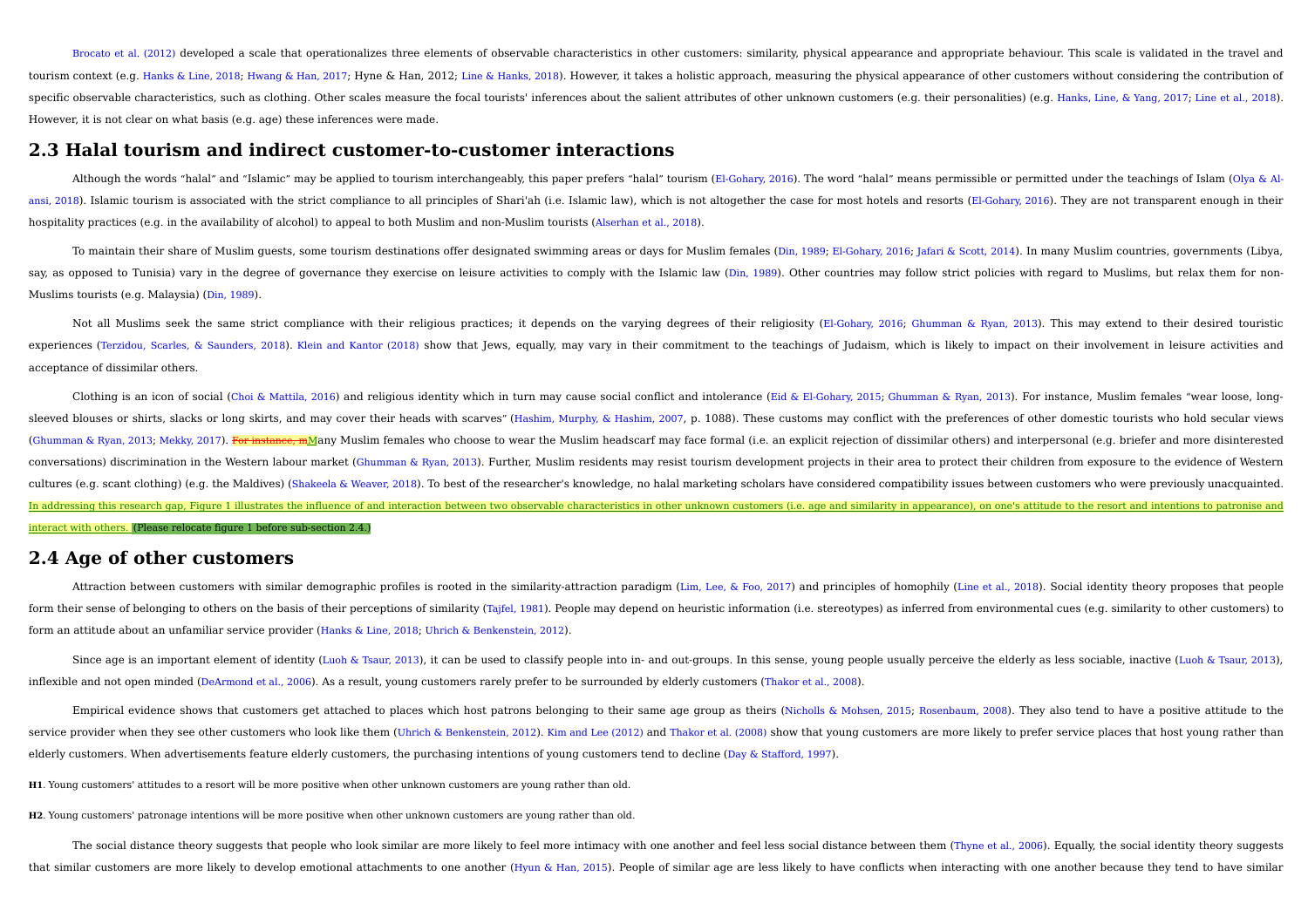service expectations (Nicholls & Mohsen, 2015).

In contrast, people may feel uncomfortable in the presence of others who belong to different backgrounds, social classes and age groups (Hyun & Han, 2015). Similarity between customers and service employees was found to enhance their personal interaction (Jamal & Adelowore, 2008). Meshram and O'Cass (2018) put forward an empirical case showing that social interactions between customers of similar age may turn them from unknown customers close friends.

**H3**. Young customers' interactive intentions will be more positive when other unknown customers are young rather than old.

## **2.5 Similarity in appearance to other customers**

Physical appearance may refer to general appearance (Brocato, Voorhees, & Baker, 2012; Pounders, Babin, & Close, 2015) or more specifically refer to one's face (Reingen & Kernan, 1993), make up (Jacob, Guéguen, Boulbry, & Ardiccioni, 2010) and clothing style (Yin & Poon, 2016). As in prior research (Yan, Yurchisin, & Watchravesringkan, 2011), the term 'clothing' was used instead of "dress" as a proxy of appearance because the latter incorpo accessories and adornments of the human body such as piercing, which are beyond the focus of this paper. Clothing plays a primary role in forming first impressions (Hamid, 1968).

The social identity theory suggests that people can use clothing to classify people as members of in- and out-groups (Ghumman & Ryan, 2013; Walls et al., 2011) because clothing reflects one's ideology (Eid & El-Gohary, 201 values (Hanks et al., 2017) and religious orientation (Din, 1989; Ghumman & Ryan, 2013). People usually get attracted to service experiences that reflect "who they are or what they stand for" (Hanks et al., 2017, p. 126).

To Muslim females, incompatibility in appearance with others might threaten their identity and make them feel undervalued because it might suggest disrespect to their social norms (Yin & Poon, 2016) and religion (Din, 1989 Gohary, 2016). In interactions between residents and tourists, Reisinger and Turner (1997) identify notable differences between Indonesians (i.e. Muslim tourists) and Australians (i.e. non-Muslim residents) in the meanings their clothing. The former use their clothing to express a sense of belonging and respect for others, while the latter associate clothing with general social norms (Reisinger & Turner, 1997). Thus, Muslims prioritise "comm more "than their needs as individuals" (Reisinger & Turner, 1997, p. 144). Secular females may perceive burkinis as a means of exercising power over females' freedom (Cohen, 2016), while Muslim females may feel attached to as a means of rejecting "the Western view of beauty and … sexual objectification of oneself" (Ghumman & Ryan, 2013, p. 675).

Nyaupane et al. (2015) show that religion and secular tourists are intolerant of one another even when they attend a heritage attraction. When the clothing style of other customers is considered appropriate, customers asso positive characteristics with the service provider (Kim & Lee, 2012; Yan et al., 2011) and they tend to have stronger patronage intentions (Choi & Mattila, 2016). Customers who can relate to the appearance of service emplo et al., 2015) and other customers (Choi & Mattila, 2016; Hanks et al., 2017) will develop favourable intentions towards the service provider.

**H4**. Young customers' attitudes to a resort will be more positive when other unknown customers look similar to them rather than different.

**H5**. Young customers' patronage intentions will be more positive when other unknown customers look similar to them rather than different.

According to the social distance theory, the perception of similarities in appearance, values and religion make people feel more cordial towards each other (Klein & Kantor, 2018). Greater similarity between the appearance customers and service employees is likely to lower any interpersonal barriers (Pounders et al., 2015). Prior research has found that the general perceptions of similarity to other customers are likely to enhance customers' intentions (Choi & Mattila, 2016; Hwang, Han, & Hyun, 2016). Unlike social interactions between similar employees, dissimilar ones tend to experience higher levels of social exclusion and conflicts (Pelled, Eisenhardt, & X Extending these findings to other aspects of similarity (e.g. clothing), the following hypothesis is concluded.

**H6**. Young customers' interactive intentions will be more positive when other unknown customers look similar to them rather than different.

## **2.6 Interaction effect between age and similarity in appearance to other customers**

The social distance theory maintains that when the number of similarities between two people increases, the bond of attraction to each other becomes stronger (Klein & Kantor, 2018). Similarities are likely to encourage the formulation of service congruence (Jamal & Adelowore, 2008) and fit between the customer and the firm (Pounders et al., 2014). Papathanassis (2012) has found that homogeneity among cruise passengers in age, marital status, clothing and appropriate behaviour is likely to improve their experience. Prior research supports the positive influence of customers' perceptions of their similarity to other customers on their positive attitude to the se (Hanks et al., 2017; Hanks & Line, 2018) and patronage intentions (Brack & Benkenstein, 2014; Choi & Mattila, 2016).

**H7**. Young customers' attitudes to the resort will be more positive when other unknown customers are young and look similar to them rather than old and different.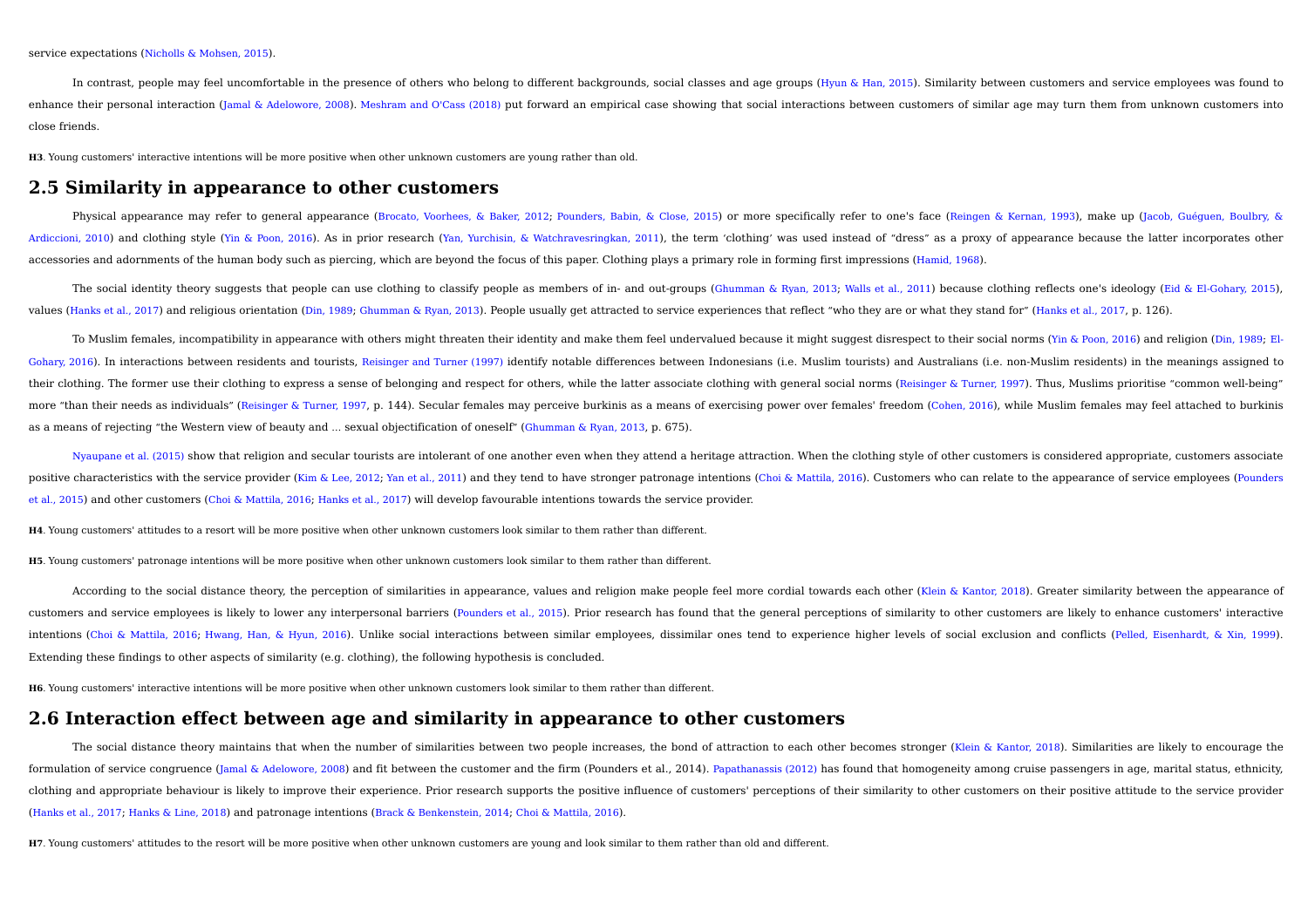**H8**. Young customers' patronage intentions will be more positive when other unknown customers are young and look similar to them rather than old and different.

The quality of social interaction is determined by the ratio of similarities and differences between any two people (Reisinger & Turner, 1998). The greater perceived similarity between residents and tourists in terms of ag (Thyne et al., 2006) and religion (Klein & Kantor, 2018), the more accepting and tolerant the attitudes expressed by hosts to tourists. Elderly customers were found to prefer to interact with others whose appearance and ag theirs (Angell, Megicks, Memery, Heffernan, & Howell, 2012) (Meshram & O'Cass, 2018). Perceptions of similarity to other customers were found to be associated with intentions to interact with them (Brack & Benkenstein, 201

**H9**. Young customers' interactive intentions will be more positive when other unknown customers are young and look similar to them rather than old and different.

# **3 Research context**

The experience of sunbathing/relaxing at a seaside resorts was the present research context because it is one of the most frequent leisure activity among young tourists (Carr, 1999; Mundet & Ribera, 2001) and a key travel motive for them (Prayag & Hosany, 2014). The beach experience is likely to interest people in the appearance of other customers (Hyun & Han, 2015). Egypt provides an appropriate context because it has cosmopolitan seaside which has received scant research attention (Shakeela & Weaver, 2018). Due to global and regional events (e.g. the Arab spring), Egypt has shown great interest in domestic tourism to try to compensate for the sharp decline flow of international tourists. However, heterogeneity among domestic or regional tourists is a key challenge due to the co-presence of secular and religious domestic tourists (Mekky, 2017). Many Egyptians are endorsing We culture and trying to look luxurious and sexy (Al-Mutawa, 2013), while many others in contrast are wholly attached to their religion (Ghumman & Ryan, 2013).

## **4 Methods**

From a post-positivist standpoint, in-depth-interviews were conducted to explore the research phenomena and guide the design of the subsequent experimental study.

### **4.1 Study 1: exploratory interviews**

In line with prior tourism research on resorts (Carr, 1999), ten in-depth interviews were conducted with females (aged between 18 and 24 years), who had chosen either a burkini (five in-depth interviews) or a bikini swimsu (five in-depth interviews) and had travelled to a coastal resort in the last six months. The interviewing process followed the principle of theoretical saturation (Draucker, Martsolf, Ross, & Rusk, 2007) and was fully reco transcribed. Thematic analysis was used to gain insights into the phenomena and aid in developing the written scenario of the experiment. The interview guide covered questions on interviewees' last travel experience and th motives for preferring certain swimsuits and then they answered questions about their perceptions and behaviours in response to the presence of unknown customers.

The interviews revealed that the reasons for preferring a specific type of swimsuit included complying with general social/cultural norms and trying to have or avoid extensive tanning. One's relative satisfaction with body image may turn one's burkini into a "hiding suit" that protects one's self-esteem from looking unhealthy on the beach. In contrast, bikinis enable females to compete to be the one with the most attractive body.

### **4.1.1 Intolerance to differences in appearance**

Negative reactions to different swimsuits emerged from the interviews not only for out-groups (i.e. unknown customers) but also for in-groups (e.g. companions). A nineteen-year-old female indicated that her friends prefer she does not. She thinks that the "burkini gives her personal assurance and a feeling of safety." For unknown customers, interviews consistently demonstrated that differences in swimsuits may cause stress and discomfort.

"It was uncomfortable to see everyone in their bikinis when I am the only one wearing a burkini. I felt like a black sheep … I stayed at the corner of the pool for 15 minutes and then left." (24 years, burkini wearer)

The qualitative interviews revealed that negative glances are received from others who wear different swimsuits, due to jealousy.

"I prefer bikini but sometimes ... other females who wear a burkini may stare at me, especially if they are sitting beside their husbands, making me totally uncomfortable ... So I may decide not to swim, go to a different (23 years, bikini wearer)

Similarity in swimsuits seems to be an important issue in determining beach/resort preferences. Other respondents seem tolerant of other customers who dress differently, but this was confined to the authenticity and attrac burkinis.

"I am okay with the burkini, but I am not okay with those who swim in their own clothes. There are many fashionable good-looking burkinis!" (21 years, bikini wearer)

"I dislike girls who wear swimsuits that look like burkinis" (22 years, bikini wearer).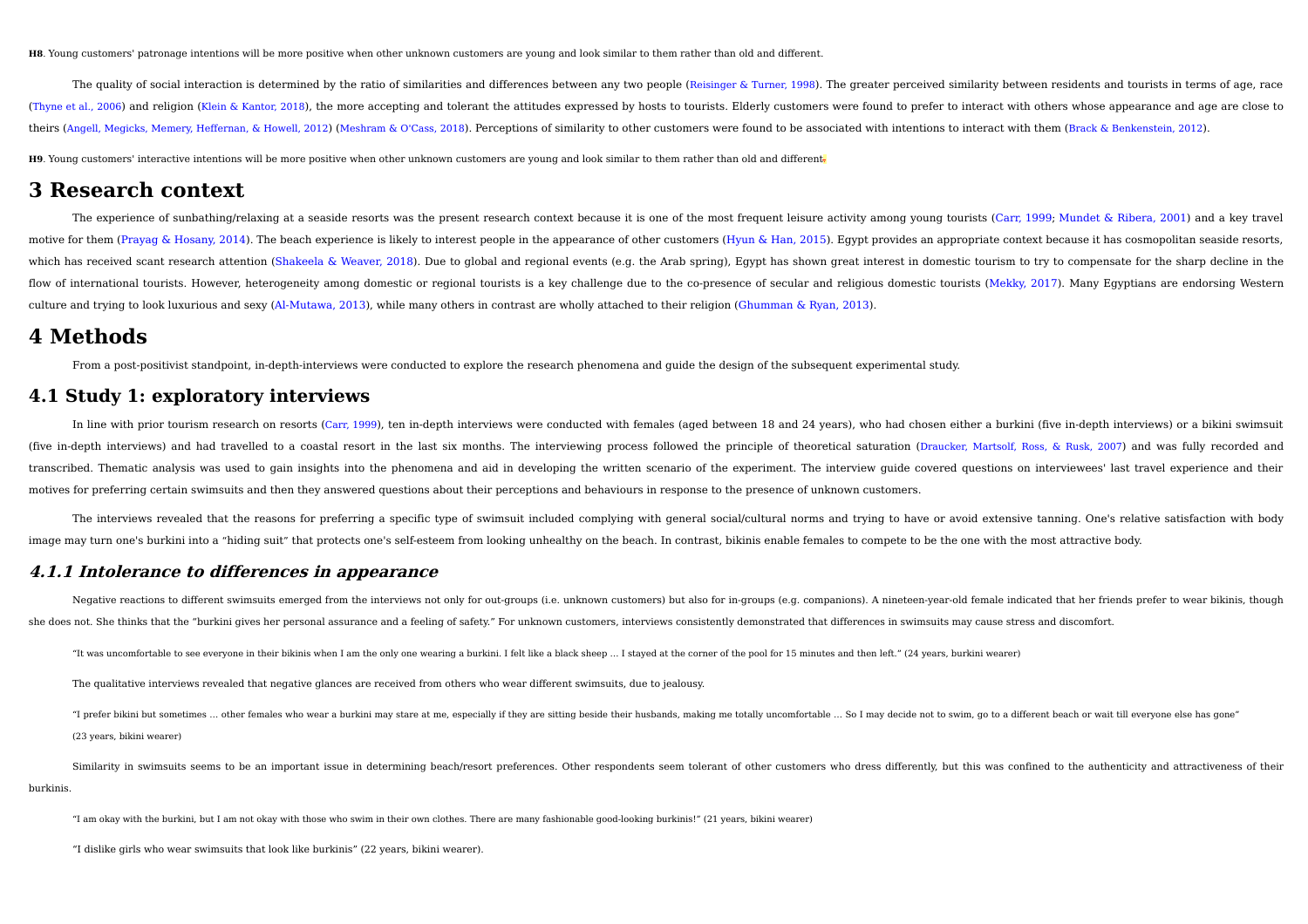Attractive appearance is an important aspect of indirect customer-to-customer interaction (Brocato et al., 2012), even when this acknowledges a difference. Similar incidents were reported by the press in Dubai when tourist because of a female who was wearing a non-traditional burkini (i.e. one that did not fit the body) (Young, 2017).

## **4.1.2 Tolerance of the elderly**

Most of the interviewees were consistent in claiming that they do not have a problem with elderly unknown people.

"My mother and grandmother are my friends. So I can relate to other ladies of their age. I can happily engage in a conversation with strangers, regardless of their age" (23 years, burkini wearer).

The greater tolerance of one's elders seems to be an integral part of the collectivistic nature of the Egyptian population (Buda & Elsayed-Elkhouly, 1998), where members of extended families may live together. This contras prior studies that young customers always feel intolerant in the presence of the elderly (e.g. Thakor et al., 2008).

## **4.1.3 Other aspects of similarity**

The interviews revealed that perceptions of similarity to unknown others on the beach may also extend beyond age and the type of swimsuit and incorporate other visible aspects, such as piercing as well as non-visible aspec which may act as social clues to determine whether they are compatible.

"On the beach, I talk to others who look and talk like me ... it is a personality thing ... piercing may stop me from interacting with someone I don't know because I hate it" (22 years, bikini wearer).

## **4.2 Study 2: experimental design**

Most of tourism studies have adapted descriptive (e.g. Hwang & Han, 2017) or exploratory research (e.g. Papathanassis, 2012) approaches to examine customer-to-customer interactions. In this endeavour, causal research has been underused (e.g. Choi & Mattila, 2016; Levy, 2010). In the present paper, a scenario-based experimental design along with sketches was used to enable confounding factors to be controlled (Choi & Mattila, 2016). A facto subject experimental design was adapted, involving 2 (burkini-wearing versus bikini-wearing respondents) x 2 (old versus young other unknown customers) x 2 (similar versus different appearance of other unknown customers). Consistent with prior research (e.g. Johnson & Grier, 2013), the focus was on extreme points on the continuum of heterogeneity (i.e. those who preferred burkini and bikini swimsuits), resulting in eight experimental condit (see Table 1). Similarity in appearance was operationalised by comparing the respondent's preferred type of swimsuit with those featured in a given sketch (see Appendix no. 1). For instance, if the respondents' preference was different from those featured in the sketch (e.g. a bikini), they were discarded.

**Table 1** Cross tabulation between age and similarity in appearance across Bikini-wearing and Burkini-wearing samples.

| alt-text: Table 1 (Please replace this table with the attached one. Please note that Bikini-wearing sample (n=91) is misplaced. To be consistent with Burkini-wearing sample (n = 98), it should be placed in a separate |                               |                               |           |  |  |  |  |  |  |  |  |
|--------------------------------------------------------------------------------------------------------------------------------------------------------------------------------------------------------------------------|-------------------------------|-------------------------------|-----------|--|--|--|--|--|--|--|--|
| line/row (in the third row) just below the shaded/gray row containing "similar" and "different" labels, as depicted in the attached table.)                                                                              |                               |                               |           |  |  |  |  |  |  |  |  |
| Bikini-wearing sample $(n = 91)$                                                                                                                                                                                         |                               | Appearance of other customers | Total     |  |  |  |  |  |  |  |  |
|                                                                                                                                                                                                                          |                               | Similar                       | Different |  |  |  |  |  |  |  |  |
| A and only only and according a solution of the second states of the second states of the second states of the                                                                                                           | $\mathbf{V}$ and $\mathbf{V}$ |                               |           |  |  |  |  |  |  |  |  |

| Age of other customers                   | Young   | 23 | 24 | 47   |
|------------------------------------------|---------|----|----|------|
|                                          | Elderly | 21 | 23 | 44   |
| Total                                    |         | 44 | 47 | - 91 |
| <i>Burkini-wearing sample</i> $(n = 98)$ |         |    |    |      |
| Age of other customers                   | Young   | 25 | 25 | 50   |
|                                          | Elderly | 24 | 24 | 48   |
| Total                                    |         | 49 | 49 | - 98 |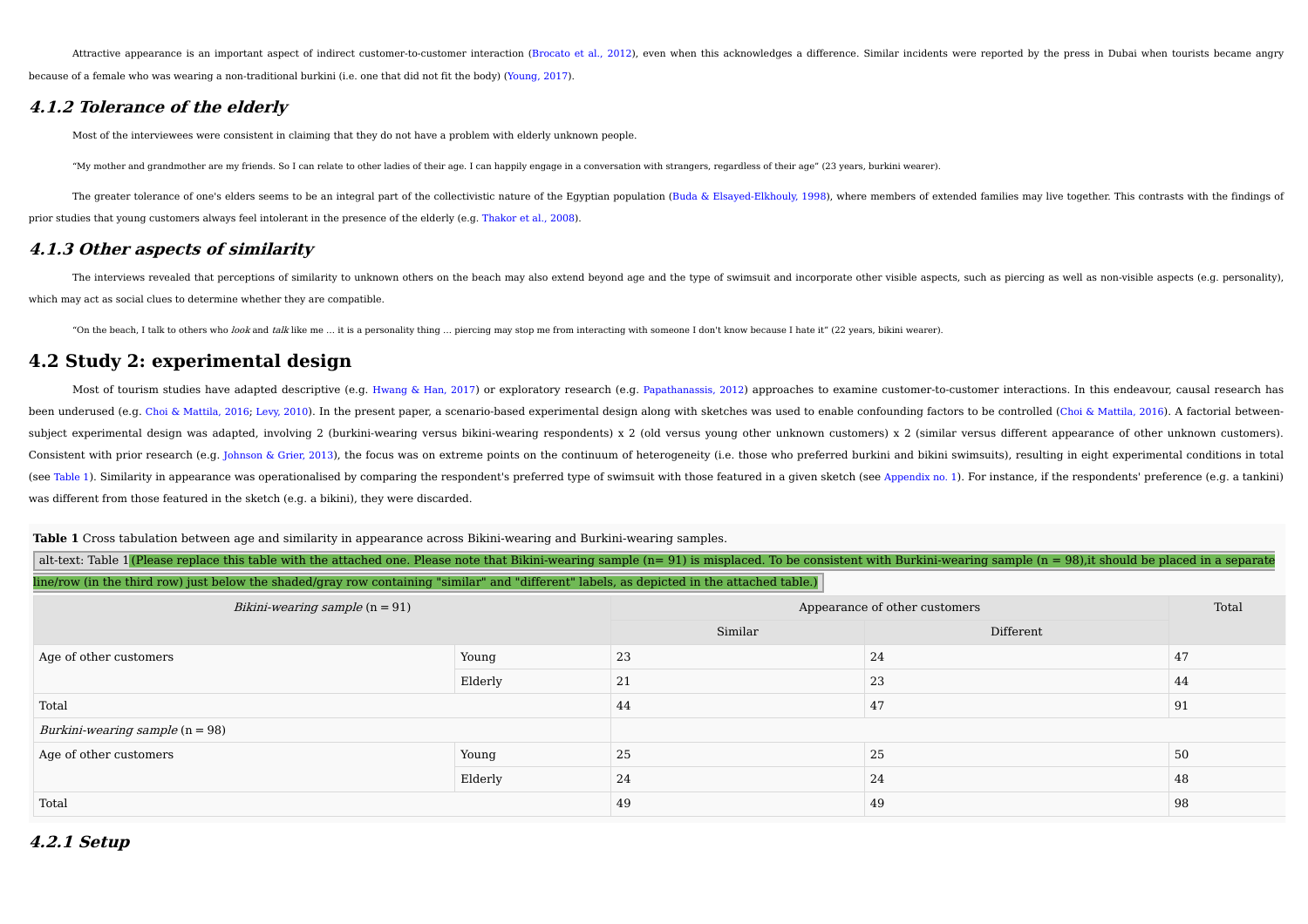Consistent with previous research (Yan et al., 2011), four sketches, featuring a group of six women wearing swimsuits, were developed by a professional artist. The four sketches were meant to be identical in everything exc body skin (i.e. meant to reflect age), and the type of swimsuit. The sketches were pretested among three different samples (50 respondents each) to ensure the success of the manipulation.

### **4.2.2 Participants**

200 female students of a public university were recruited to participate in the experiment in exchange for partial course credits. As established in prior research (e.g. Cowart & Lehnert, 2018; Levy, 2010), the choice of a appropriate because the service experience was suitable for them and they were qualified on the basis of having a recent service experience (Delcourt, Gremler, De Zanet, & van Riel, 2017). Consistent with prior research (e female subjects were considered in the experiment because females are more sensitive to social cues than males (Hwang & Han, 2017). The average age of the respondents was 20 years, who had spent around 3h on a beach in a t resort. Eleven out of the 200 respondents were discarded for either correctly quessing the purpose of the experiment (Thakor et al., 2008) or preferring to wear different swimsuits (e.g. a tankini) than those used in the e responses were found valid for the data analysis.

### **4.2.3 Experimental procedures**

The subjects were randomly assigned to one of the four sketches. Next, they responded to general questions on their preferred swimsuit, satisfaction with their body image and their attitudes to the experience of sunbathing participants completed the first part of the survey, consistent with previous studies on inter-personal social contact (Husnu & Crisp, 2010), they were asked to read the following scenario while looking at one of the four

"Imagine you went with your family to a seaside resort. Upon arrival, you went to swim ALONE because your family was tired that day and you encountered other resort quests (featured in the sketch) sharing the same beach wi

Next, they responded to the realism and manipulation checks and finally to questions related to the dependent variables.

### **4.2.4 Control variables**

Time spent on a beach, care for personal body image and attitude to the experience of sunbathing on the beach were all controlled. Consistent with prior research (Choi & Mattila, 2016), having companions during the encount controlled in the scenario because the presence of companions usually makes people less conscious of other customers (Huang & Hsu, 2010).

### **4.2.5 Measurement**

Multi-item reflective scales were used for the three endogenous constructs. The scale of attitude to a resort (three items) was adapted from Thakor et al. (2008). Patronage intentions (three items) were sourced from Yi (19 (1997). Interactive intentions (five items) were adapted from Thakor et al. (2008) and Sweeney and Wyber (2002). Consistent with prior research, attitude to a resort and patronage intentions were measured on five-point sem minimum = 1 and maximum = 5. The scale of interactive intentions was measured on five-point Likert-type scaled items, with anchors of 1 = strongly disagree and 5 = strongly agree. Further, the control variables were measur particular, care for personal body image and attitude to the experience of sunbathing were measured on five-point semantic differential scales, with anchors of 1 = not much and 5 = very much. The scale of time spent on a b measured by a ratio scale.

### **4.2.6 Manipulation and realism checks**

The average realism check was 4.1 out of 5. The manipulation checks were successful. Age estimations for the elderly/bikini condition ( $M_{\text{aqe}}$  = 52.4 years old, S.D. = 8.4) were found to be insignificantly (tvalue = 1. from elderly/burkini condition ( $M_{\text{ano}} = 50$  years old, S.D. = 6.9), but it was significantly different from both the young/bikini condition ( $M_{\text{ano}} = 25.3$  years old, S.D. = 5.5) (*t* value = 18.151, P value = 0.000) a S.D. = 5.3) (t value = 19.470, P value = 0.000). There were no significant differences (t value = 1.068, P value = 0.289) between the young/bikini and young/burkini conditions in the estimated age of the women featured in successfully identified the type of swimsuit featured in the sketch.

## **5 Data analysis**

In line with Lim et al. (2017), the similarities in the swimsuits between the respondents and the women in the sketch were used to reassign the total sample (189) to one of eight cells, as depicted in Table 1). The data an was independently conducted for the two data sets: bikini-wearing  $(n = 91)$  and burkini-wearing  $(n = 98)$  samples. In terms of the sample sufficiency, 15 subjects per cell is the ratio recommended to have a valid statistica (McGuigan, 1993), which can be satisfied.

To ensure the equivalence between the two sub-samples, the multi-group analysis feature of Smart-PLS was used to simultaneously estimate the measurement models of the two sub-samples. The Smart-PLS is robust against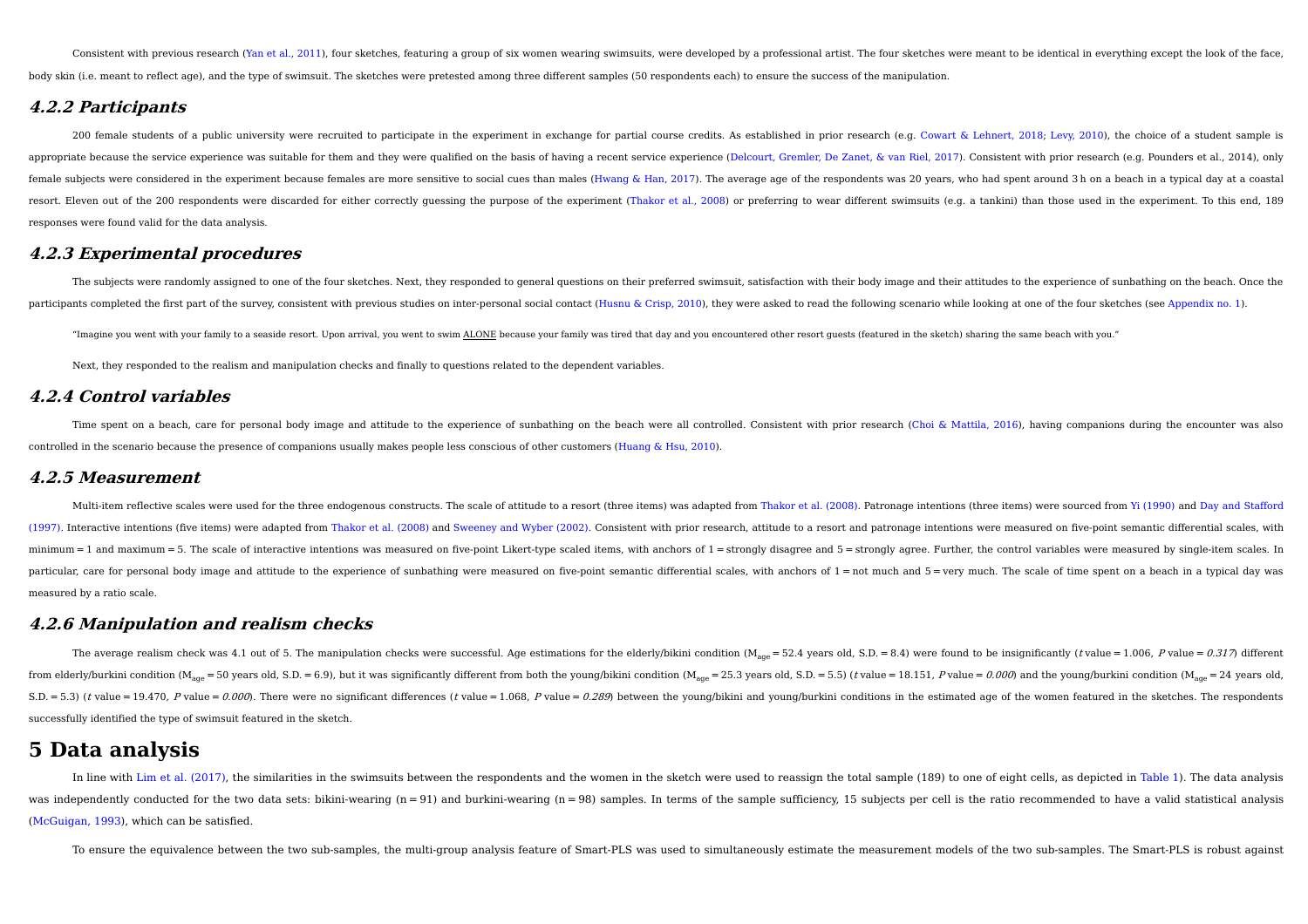any deviations from the normality. As summarised in Table 2, the confirmatory factor analysis demonstrated that the measurement items loaded on their respective factors, exceptions being a single item related to intentions interact.

#### **Table 2** Confirmatory factor loading.

alt-text: Table 2

|                                                                                     |                  |                       | Bikini-wearing sample $(n = 91)$ | Burkini-wearing sample $(n = 98)$ |                       |      |      |
|-------------------------------------------------------------------------------------|------------------|-----------------------|----------------------------------|-----------------------------------|-----------------------|------|------|
|                                                                                     | Loading          | Composite Reliability | AVE                              | Loading                           | Composite Reliability | AVE  |      |
| <b>Attitude to the resort</b>                                                       |                  |                       | 0.87                             | 0.69                              |                       | 0.93 | 0.83 |
| Bad                                                                                 | good             | 0.75                  |                                  |                                   | 0.90                  |      |      |
| Unfavourable                                                                        | favourable       | 0.82                  |                                  |                                   | 0.93                  |      |      |
| Negative                                                                            | Positive         | 0.91                  |                                  |                                   | 0.90                  |      |      |
| <b>Patronage intentions</b>                                                         |                  |                       | 0.94                             | 0.84                              |                       | 0.92 | 0.79 |
| Unlikely                                                                            | likely           | 0.91                  |                                  |                                   | 0.95                  |      |      |
| Impossible                                                                          | possible         | 0.93                  |                                  |                                   | 0.81                  |      |      |
| Definitely would not                                                                | definitely would | 0.89                  |                                  |                                   | 0.91                  |      |      |
| <b>Interactive intentions</b>                                                       |                  |                       | 0.90                             | 0.70                              |                       | 0.87 | 0.64 |
| I feel friendly to the other resort guests shown in the sketch                      |                  | 0.81                  |                                  |                                   | 0.79                  |      |      |
| I feel I could talk to the other resort guests shown in the sketch                  |                  | 0.64                  |                                  |                                   | 0.80                  |      |      |
| I feel comfortable with the presence of the other resort guests shown in the sketch |                  | 0.93                  |                                  |                                   | 0.81                  |      |      |
| I would feel relaxed to swim with the other resort guests shown in the sketch       |                  | 0.92                  |                                  |                                   | 0.77                  |      |      |
| My experience would be enhanced by the other resort quests shown in the sketch      |                  | $\cdots$              |                                  |                                   |                       |      |      |

Values of Cronbach alpha, composite reliability and AVE were all found above the recommended thresholds (Hair, Black, Babin, Anderson, & Tatham, 2006). The correlation between any two factors was found to be smaller than the square root of the AVE of these factors, supporting the discriminant validity (Fornell & Larcker, 1981) (see Table 3). Harman's one-factor test was conducted to assess the common method bias (Podsakoff, MacKenzie, Lee, Podsakoff, 2003). The measurement items loaded on three factors, offering no support to the common method bias.

#### **Table 3** The square root of the average variance extracted and the correlation matrix.

alt-text: Table 3

|                        |          | Bikini-wearing sample $(n = 91)$ |      | Burkini-wearing sample $(n = 98)$ |          |      |  |  |  |  |
|------------------------|----------|----------------------------------|------|-----------------------------------|----------|------|--|--|--|--|
|                        |          |                                  |      |                                   |          |      |  |  |  |  |
| Interactive intentions | 0.83     |                                  |      | 0.80                              |          |      |  |  |  |  |
| Patronage intentions   | $0.45**$ | 0.96                             |      | $0.36**$                          | 0.88     |      |  |  |  |  |
| Attitude to the resort | $0.41**$ | $0.37**$                         | 0.95 | 0.17                              | $0.50**$ | 0.91 |  |  |  |  |

**Notes:** \*\* $p \le 0.01$ , \* $p \le 0.05$ , the diagonal represents the sq. root of AVE.

The homogeneity assumption for the two data sets was satisfied by having insignificant scores for both the Box' M and Levene's tests. The MANCOVA results indicated that the control variables were found insignificant. The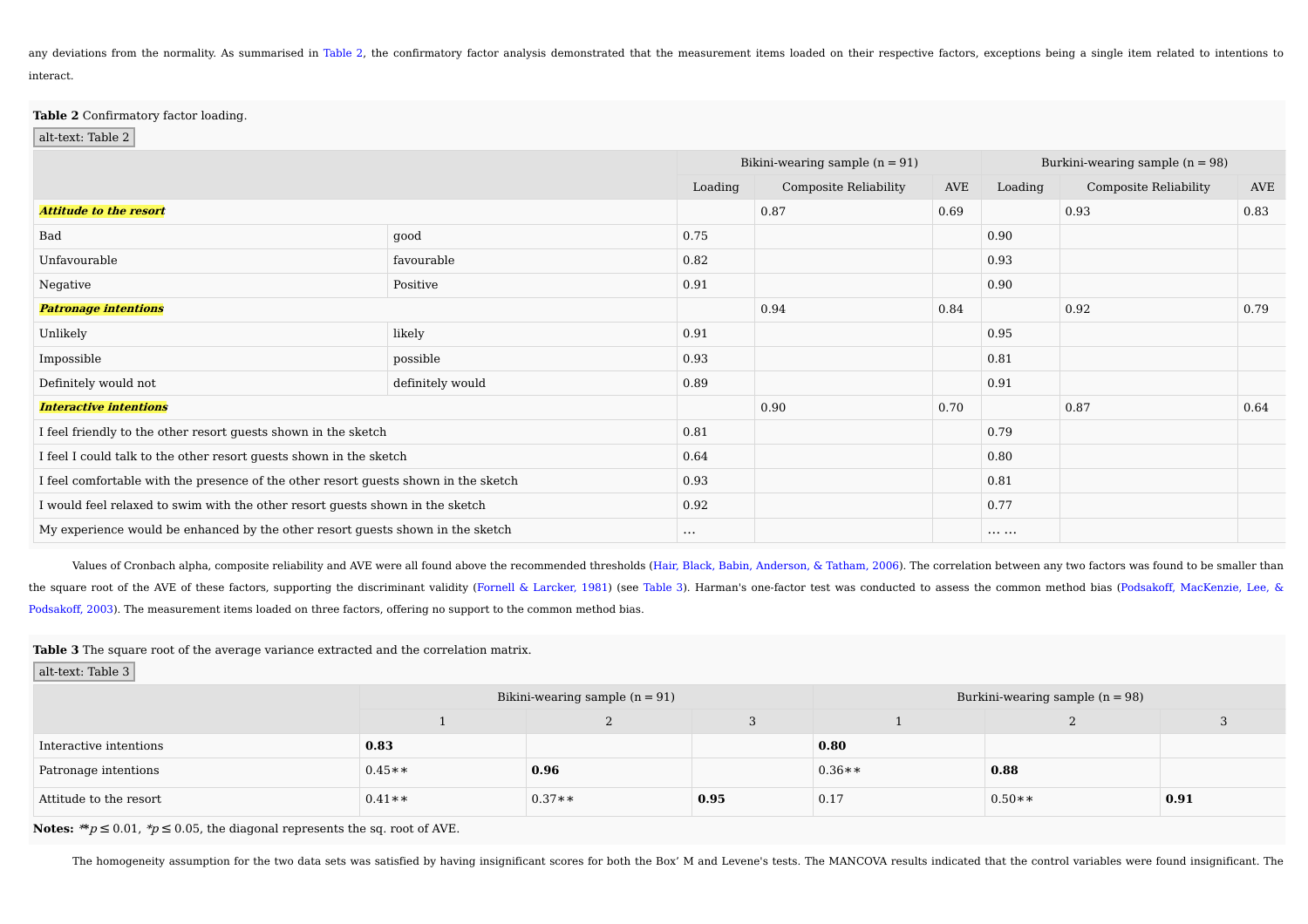independent sample *t*-test showed insignificant differences between the mean values of the control variables across the two sub-samples. To maintain model parsimony, the control variables were dropped from the final analy

As depicted in Table 4, the multivariate analysis indicates that customers' perceptions of the age of other unknown customers have significant effects on dependent variables in the burkini-wearing sample (Wilk's Lambda = 0.912, F value = 2.966, P value = 0.036,  $n = 0.088$ ), but not the bikini-wearing sample (Wilk's Lambda = 0.964, F value = 1.044, P value = 0.377,  $n = 0.036$ ).

#### **Table 4** Summary of multivariate analysis of variance results.

| alt-text: Table 4                                | (Please replace with the attached table. Kindly make sure that "age x similarity" are on the same line (was not in the PDF file). Also, the numbers are aligned under their respective headers (see for |        |        |                  |                  |          |  |  |  |  |  |  |
|--------------------------------------------------|---------------------------------------------------------------------------------------------------------------------------------------------------------------------------------------------------------|--------|--------|------------------|------------------|----------|--|--|--|--|--|--|
| example Wilk's Lambda is not well-aligned here)) |                                                                                                                                                                                                         |        |        |                  |                  |          |  |  |  |  |  |  |
| Effect                                           | Wilk's Lambda                                                                                                                                                                                           | $df_1$ | $df_2$ | $\boldsymbol{F}$ | $\boldsymbol{p}$ | $\eta$ 2 |  |  |  |  |  |  |
| Bikini-wearing sample $(n = 91)$                 |                                                                                                                                                                                                         |        |        |                  |                  |          |  |  |  |  |  |  |
| Age                                              | 0.964                                                                                                                                                                                                   | 3      | 87     | 1.044            | 0.377            | 0.036    |  |  |  |  |  |  |
| Similarity                                       | 0.909                                                                                                                                                                                                   | 3      | 87     | 2.853            | $0.042*$         | 0.091    |  |  |  |  |  |  |
| Age x similarity                                 | 0.906                                                                                                                                                                                                   | 3      | 87     | 2.953            | $0.037*$         | 0.094    |  |  |  |  |  |  |
| Burkini-wearing sample $(n = 98)$                |                                                                                                                                                                                                         |        |        |                  |                  |          |  |  |  |  |  |  |
| Age                                              | 0.912                                                                                                                                                                                                   | 3      | 94     | 2.966            | $0.036*$         | 0.088    |  |  |  |  |  |  |
| Similarity                                       | 0.917                                                                                                                                                                                                   | 3      | 94     | 2.790            | $0.045*$         | 0.083    |  |  |  |  |  |  |
| Age x similarity                                 | 0.994                                                                                                                                                                                                   | 3      | 94     | 0.170            | 0.917            | 0.006    |  |  |  |  |  |  |

**Notes:**  $* p \leq 0.01$  (one-sided),  $* p \leq 0.05$  (one-sided).

In the burkini-wearing sample, tests of between-subjects effects at univariate level (see Table 5) confirmed the significant effect of age of other unknown customers on young customers' attitudes to the resort  $(M_{\text{vound/burkini/attribute}} = 3.6, M_{\text{old/burkini/attribute}} = 3.0, F \text{ value} = 7.688, P \text{ value} = 0.007, \eta2 = 0.076)$  and interactive  $(M_{\text{young/burkini/interface}} = 3.4, M_{\text{old/burkini/interface}} = 3.1, F \text{ value} = 4.108, P \text{ value} = 0.046, \eta2 = 0.042$ , but not their intentions to patronise the resort  $(M_{\text{young/burkin/patronage}} = 3.9, M_{\text{old/burkin/patronage}} = 3.6, F$  value = 0.023, P value = 0.221, η2 = 0.016).

#### **Table 5** Summary of Analysis of Variance Results.

| alt-text: Table 5    |    |                  |                        |                     |          |                      |                     |          | (Kindly replace this table with the attached one. Please note that tables 4 and 5 are presenting results for two data sets. So, the same indicators are repeated for bikini-wearing and burkini-wearing |       |
|----------------------|----|------------------|------------------------|---------------------|----------|----------------------|---------------------|----------|---------------------------------------------------------------------------------------------------------------------------------------------------------------------------------------------------------|-------|
| samples.)<br>Sources |    |                  |                        |                     |          |                      |                     |          |                                                                                                                                                                                                         |       |
|                      |    |                  | Attitude to the resort |                     |          | Patronage intentions |                     |          | Interactive intentions                                                                                                                                                                                  |       |
|                      |    | $\boldsymbol{F}$ | $\boldsymbol{P}$       | $\eta$ <sup>2</sup> | $\cal F$ | $\boldsymbol{P}$     | $\eta$ <sub>2</sub> | $\cal F$ | $\boldsymbol{p}$                                                                                                                                                                                        | η2    |
| Age                  |    | 2.563            | 0.113                  | 0.029               | 0.937    | 0.336                | 0.011               | 0.046    | 0.831                                                                                                                                                                                                   | 0.001 |
| Similarity           |    | 1.030            | 0.313                  | 0.012               | 7.278    | $0.008**$            | 0.077               | 4.725    | $0.032*$                                                                                                                                                                                                | 0.052 |
| Age x similarity     |    | 5.183            | $0.025*$               | 0.056               | 4.253    | $0.042*$             | 0.047               | 4.208    | $0.043*$                                                                                                                                                                                                | 0.046 |
| Error                | 87 |                  |                        |                     |          |                      |                     |          |                                                                                                                                                                                                         |       |
| Age                  |    | 7.688            | $0.007**$              | 0.076               | 0.023    | 0.221                | 0.016               | 4.108    | $0.046*$                                                                                                                                                                                                | 0.042 |
| Similarity           |    | 3.121            | 0.081                  | 0.032               | 0.676    | 0.413                | 0.007               | 7.531    | $0.007**$                                                                                                                                                                                               | 0.074 |
| Age x similarity     |    | 0.026            | 0.872                  | 0.000               | 0.245    | 0.622                | 0.003               | 0.023    | 0.879                                                                                                                                                                                                   | 0.000 |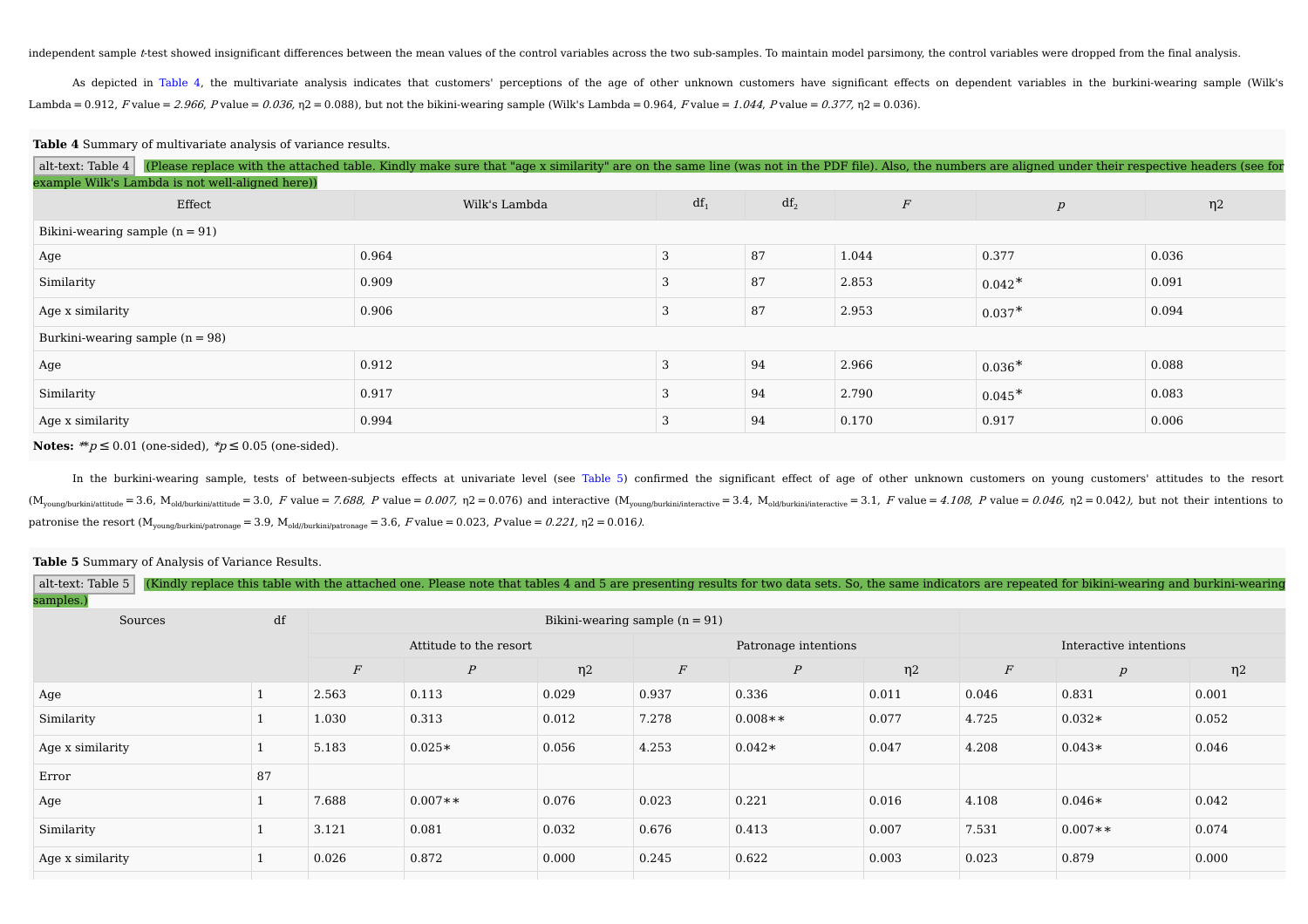| Error<br>$\mathbf{u}$ |
|-----------------------|
|-----------------------|

#### **Notes:**  $* p \le 0.01$  (one-sided),  $* p \le 0.05$  (one-sided).

In the bikini-wearing sample, tests of between-subjects at univariate level (see Table 5) did not support the influence of customers' perceptions of the age of other unknown customers on their attitude to the resort  $(M_{\text{vound/bikin/attribute}} = 3.3, M_{\text{old/bikin/attribute}} = 3.0, F$  value = 2.563, P value = 0.113, n2 = 0.029), patronage  $(M_{\text{vound/bikin/Instra}} = 3.5, M_{\text{old/bikin/Instranance}} = 3.3, F$  value = 0.937, P value = 0.336, n2 = 0.011) and interactive  $(M_{\text{vound/bikin/Instranance}} =$  $M_{\text{old/Dikin/interactive}} = 2.8$ , F value = 0.046, P value = 0.831,  $n = 0.001$ ) intentions. These results lend partial support to H1 and H3 but provide no support to H2.

The significant main effects of similarity in appearance with other customers on dependent variables were demonstrated for both the burkini-wearing (Wilk's Lambda = 0.917, F value = 2.790, P value = 0.045, n2 = 0.083) and bikini-wearing (Wilk's Lambda = 0.909, Fvalue = 2.853, Pvalue = 0.042, n2 = 0.091) samples at the multivariate level (see Table 4). In the case of the bikini-wearing sample, the univariate analysis (see Table 5) showed th one's perception of similarity in appearance with other customers on young customers' patronage  $(M_{similar/hurkin/arfmapat/marga} = 3.7, M_{diffaran/furkin/arfmapat/marga} = 3.1, F value = 7.278, P value = 0.008, \eta^2 = 0.077$  and interactive  $(M_{similarity/inkini/inkeractive} = 3, M_{differenthikini/inkeractive} = 2.5, F value = 4.725, P value = 0.032, \eta^2 = 0.052)$  intentions, but not on their attitude to the resort  $(M_{similarity/inkini/aktinide} = 3.3, M_{differenthikini/attinide} = 3.1, F value = 1.030, P value = 0.313, M_{diffrenthikini/attinide} = 0.313, M_{diffrenthikini/attinide} = 0.313, M$  $n2 = 0.012$ ).

For the burkini-wearing sample, young customers' perception of similarity in appearance with other customers was found to affect young customers' interactive intentions  $(M_{similarity} = 3.5, M_{diffeent/burkinifinteractive} = 3.5, M_{diffeent/burkinifinteractive} = 3.5)$ value = 7.531, P value = 0.007,  $\eta$ 2 = 0.074), but not their attitude to the resort ( $M_{simldr/intrthidetting}$  = 3.5,  $M_{differential}$  = 3.2, F value = 3.121, P value = 0.081,  $\eta$ 2 = 0.032) or their patronage intentions ( $M_{simrldr/intrthidetting}$  = 3  $M_{differential} = 3.7$ ,  $F$  value = 0.676, P value = 0.413,  $n = 0.007$  (see Table 5). Consequently, H4 was not supported, but H5 was partially supported. In contrast, H6 was fully supported.

Table 4 demonstrates the significant main effect of the interaction between customers' perceptions of the age other customers and their similarity of appearance on the dependent variables at multivariate level (see Table 4 the bikini-wearing sample (Wilk's Lambda = 0.906, F value = 2.953, P value = 0.037, n2 = 0.094), but not the burkini-wearing sample (Wilk's Lambda = 0.994, F value = 0.170, P value = 0.917, n2 = 0.06). At the univariate l shows that the interaction effect between age and similarity in appearance to other customers was demonstrated for the three dependent outcomes for the bikini-wearing condition but not the burkini-wearing condition. These provide partial support for H7, H8 and H9. A summary of the results of hypothesis testing is reported in Table 6.

#### **Table 6** Testing hypotheses across the Bikini-wearing and Burkini-wearing samples.

| (In the proof reading PDF file, Table number 6 is not well-aligned. Kindly try to make each hypothesis on a single line. Please reconsider in the final version. If possible, could you kindly relocate<br>alt-text: Table 6 |                          |                           |                    |
|------------------------------------------------------------------------------------------------------------------------------------------------------------------------------------------------------------------------------|--------------------------|---------------------------|--------------------|
| this table before the discussion part as here (not like the PDF).)                                                                                                                                                           |                          |                           |                    |
| Hypotheses testing                                                                                                                                                                                                           | Bikini-wearing<br>sample | Burkini-wearing<br>sample | Conclusion         |
| H1: Young customers' attitudes to a resort will be more positive when other unknown customers are young rather than old.                                                                                                     |                          |                           | Partial<br>Support |
| H2: Young customers' patronage intentions will be more positive when other unknown customers are young rather than old.                                                                                                      |                          |                           | No support         |
| H3: Young customers' interactive intentions will be more positive when other unknown customers are young rather than old.                                                                                                    |                          |                           | Partial<br>support |
| H4: Young customers' attitudes to a resort will be more positive when other unknown customers look similar rather than different.                                                                                            |                          |                           | No support         |
| H5: Young customers' patronage intentions will be more positive when other unknown customers look similar rather than different.                                                                                             |                          |                           | Partial<br>support |
| H6: Young customers' interactive intentions will be more positive when other unknown customers look similar rather than different.                                                                                           |                          |                           | Full support       |
| H7: Young customers' attitudes to a resort will be more positive when other unknown customers are young and look similar to them rather than old and<br>look different.                                                      |                          |                           | Partial<br>support |
| H8: Young customers' patronage intentions will be more positive when other unknown customers are young and look similar to them rather than old and<br>look different.                                                       |                          |                           | Partial<br>support |
| H9: Young customers' interactive intentions will be more positive when other unknown customers are young and look similar to them rather than old<br>and look different.                                                     | ✓                        |                           | Partial<br>support |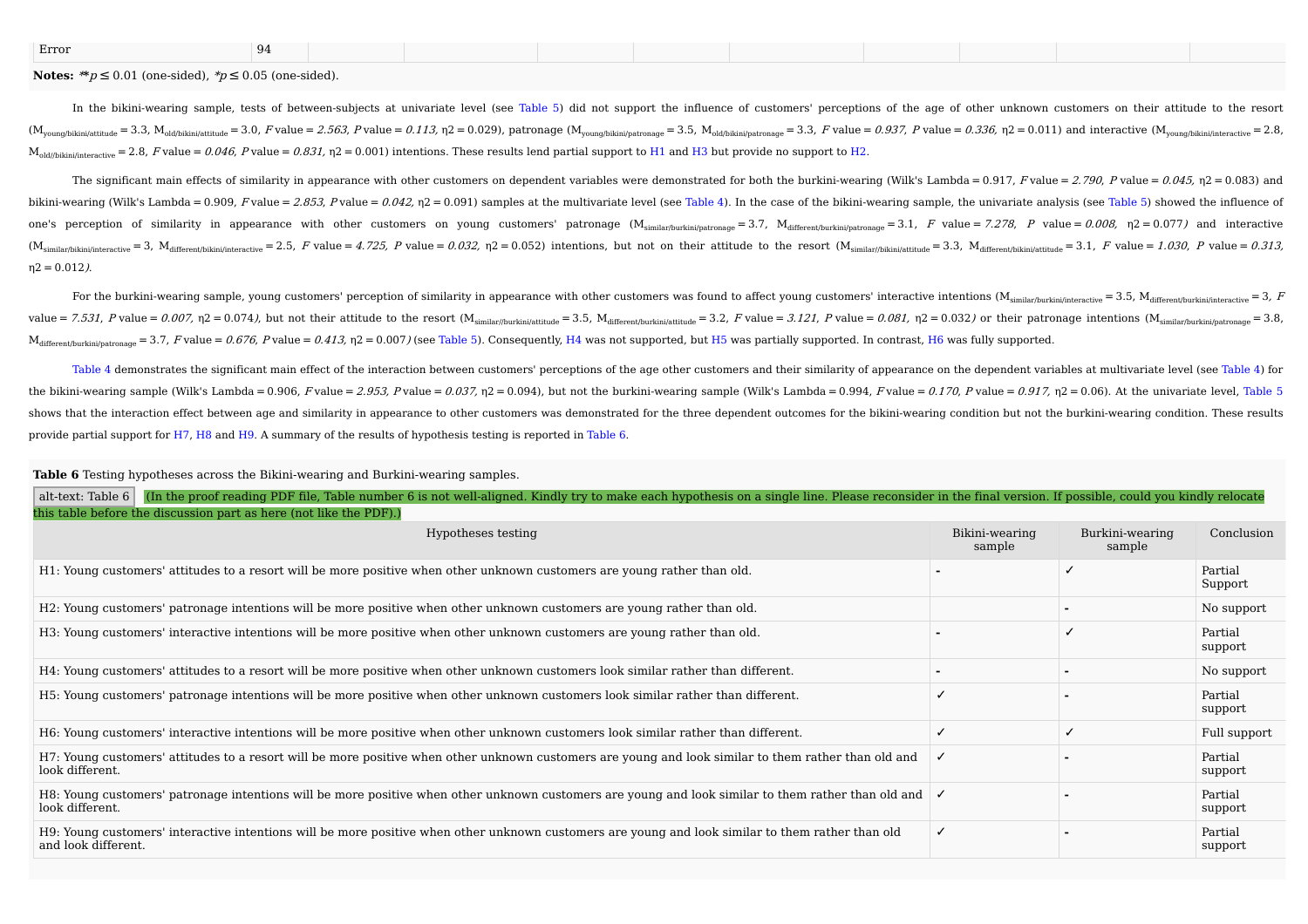## **6 Discussion**

The aim of this paper has been to examine heterogeneity among resort guests by studying the influence of and interaction between two observable characteristics (i.e. age and similarity in appearance) in other unknown customers, on one's attitude to the resort and intentions to patronise and to interact with other unknown customers from a dual perspective based on one's preference in swimsuits (i.e. burkini versus bikini). (see Fig. 1).

## **6.1 Bikini-wearing customers**

The research findings demonstrated that young customers who wear a bikini, would not visit a resort dominated by other females who wore a different type of swimsuit (i.e. burkini) nor interact with these females. These results hold true only when other unknown quests are young rather than old, demonstrating the interaction effect between the similarity in appearance and age of other customers, as illustrated in Figs. 2-4. They reflect bo (i.e. public expression of refusal) and interpersonal (i.e. with less eye contact and briefer interaction) discrimination against dissimilar others (e.g. those who wear a burkini swimsuit) (Ghumman & Ryan, 2013; King, Shap Singletary, & Turner, 2006). These discriminatory acts may stem spontaneously from pre-existing stereotypes or negative stigmas associated with out-groups (Ang. Liou, & Wei. 2018: Derous, Buijsrogge, Roulin, & Duyck, 2016; Ryan, 2013; King et al., 2006).(Please relocate figure 1 before section 2.4.)

#### **Conceptual Framework**



Covariates: time spent on beach, attitude to the experience of sunbathing on the beach, and care for the personal body image

**Fig. 1** Conceptual framework.

alt-text: Fig. 1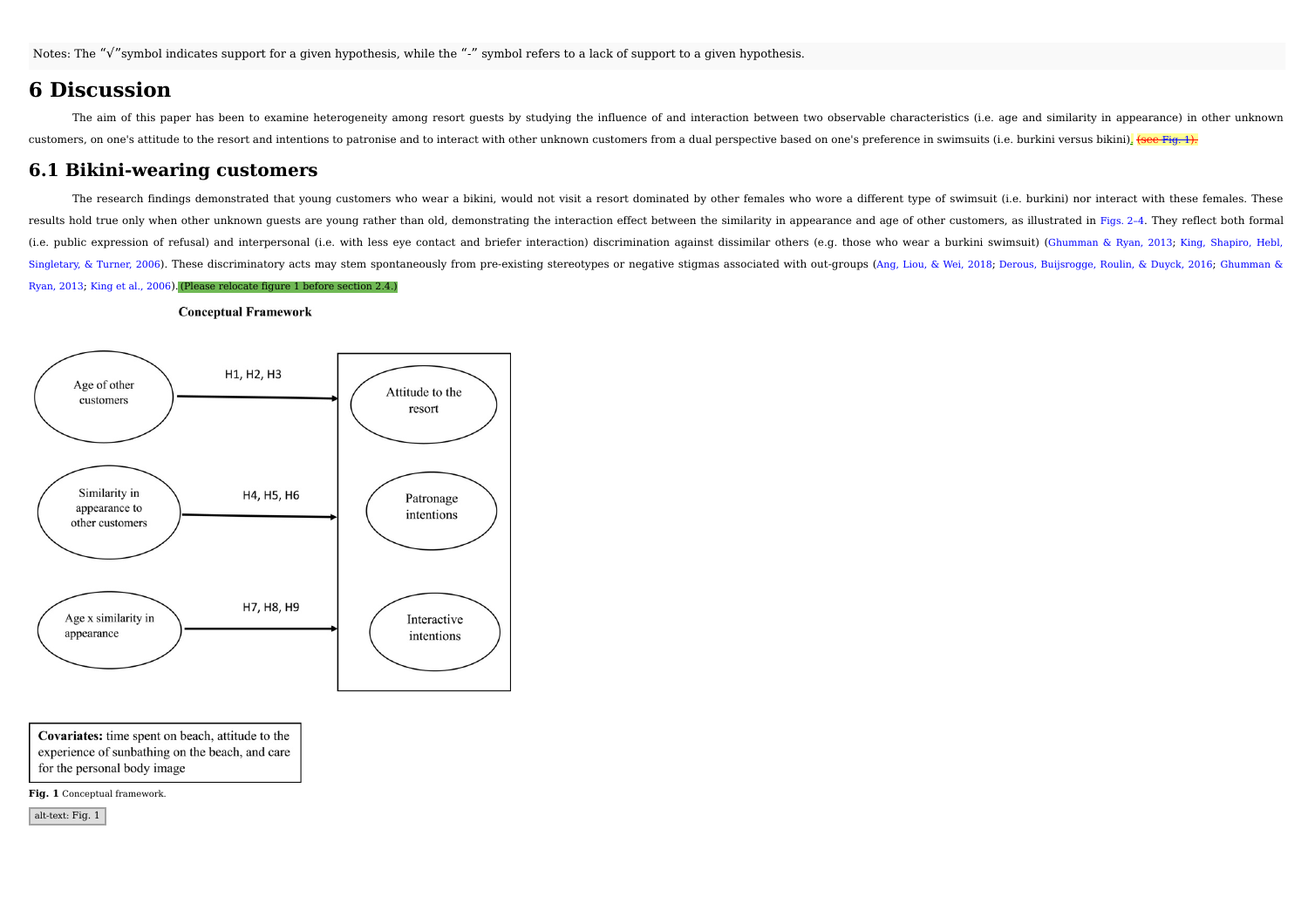**Attitude to the Resort** 







**Patronage Intentions** 





alt-text: Fig. 3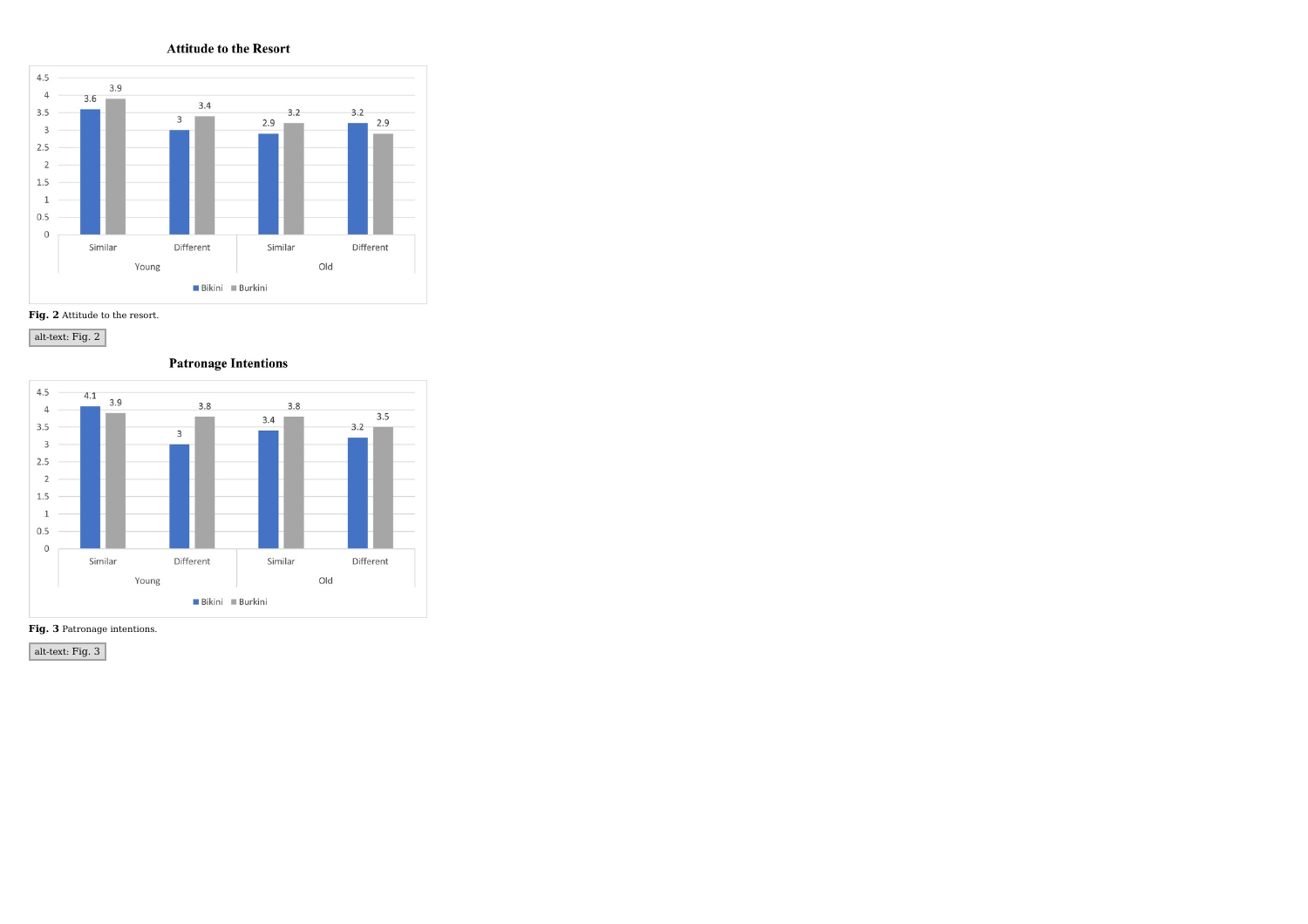



#### **Fig. 4** Interactive intentions.

#### alt-text: Fig. 4

People may express their prejudice against others when they can find valid justifications (King et al., 2016). The qualitative findings showed that some females who wear a bikini may refuse other unknown quests who wear a burkini because, in their view, it does not always look good, authentic or attractive. Resort guests who wear a bikini may also face negative glances from other (married) females who wear a burkini, especially when the lat company of their husbands. They justify these negative glances by jealousy (i.e. they are a source of threat to their relationships), resulting in their tendency to avoid such places. There may possibly be other justificat disapproval from dissimilar others which is not publicly expressed or reported because of the global and social norms regarding the acceptance of different others (Ghumman & Ryan, 2013; King et al., 2006). Future research other justifications (e.g. sources of threat, hygiene factors) used by physically dissimilar customers in expressing their refusal to encounter one another.

To offset invalid justification that gives support to the disapproval of dissimilar others, people who hold a prejudice against dissimilar others should make an effort to accept new information which conflicts with their e spontaneous and unthinking pre-judgements (e.g. that Islamists are not friendly) (Ghumman & Ryan, 2013; Grandey, Houston, & Avery, 2019). If the personal interaction (i.e. interpersonal discrimination) with dissimilar othe missing, it may not be possible (King et al., 2006). This is a key challenge for tour leaders and hotel management to overcome the personal obstacles, prejudice and stereotyping among heterogeneous customers.

Bikini wearers feel indifferent to the presence of the elderly whatever type of swimsuit the latter are wearing. These results may be explained by the social comparison theory (Festinger, 1954), which states that young fem like to show off their beauty to achieve dominance over their eligible rivals. This may indicate the importance of age in determining their sensitivity to differences in appearance.

## **6.2 Burkini-wearing customers**

The attitude to the resort and their intentions to patronise among burkini-wearing customers seem unaffected by similarity in clothing (i.e. swimsuits) to other unknown customers (see Figs. 2 and 3) Figs. 2 and 4). Unlike wearing females, burkini-wearing females do not avoid places that host others who wear differently (i.e. a bikini swimsuit). Possibly, the ongoing Westernisation of Egyptian society has resulted in the increased adoption o many seaside resorts in Egypt, to the point where they have become unavoidable. In addition, when they form their attitudes to the resort, young female eustomers who prefer the burkini are influenced by the age of other un customers. Consistent with prior research (Thakor et al., 2008), they tend to have favourable attitudes towards the resort when it hosts young rather than old customers (see Fig. 2). <del>T</del> observable characteristics (e.g. age) in other unknown customers in the formation of one's reactions toward them.

Although burkini-wearing females would visit resorts that host different looking females in terms of age or physical appearance (i.e. in the type of swimsuit chosen), they may choose to avoid interacting with them (i.e. interpersonal discrimination). These findings mirror Din's conclusions (1989: 554) that conflicts between secular demands and Islam may not surface but remain at the perceptual level. According to Crandall and Eshleman (20 who hold negative stereotypes against an out-group, may not explicitly disclose their rejection of others (i.e. overt discrimination) due to modern international norms. However, deep within they may not feel comfortable in of others belonging to their out-group (Ghumman & Ryan, 2013; King et al., 2006).

Consistent with the social distance theory (Thyne et al., 2006), young burkini-wearing ones are willing to interact with other unknown females who are also young and wear similar type of swimsuit (i.e. burkini) (see Fig. 3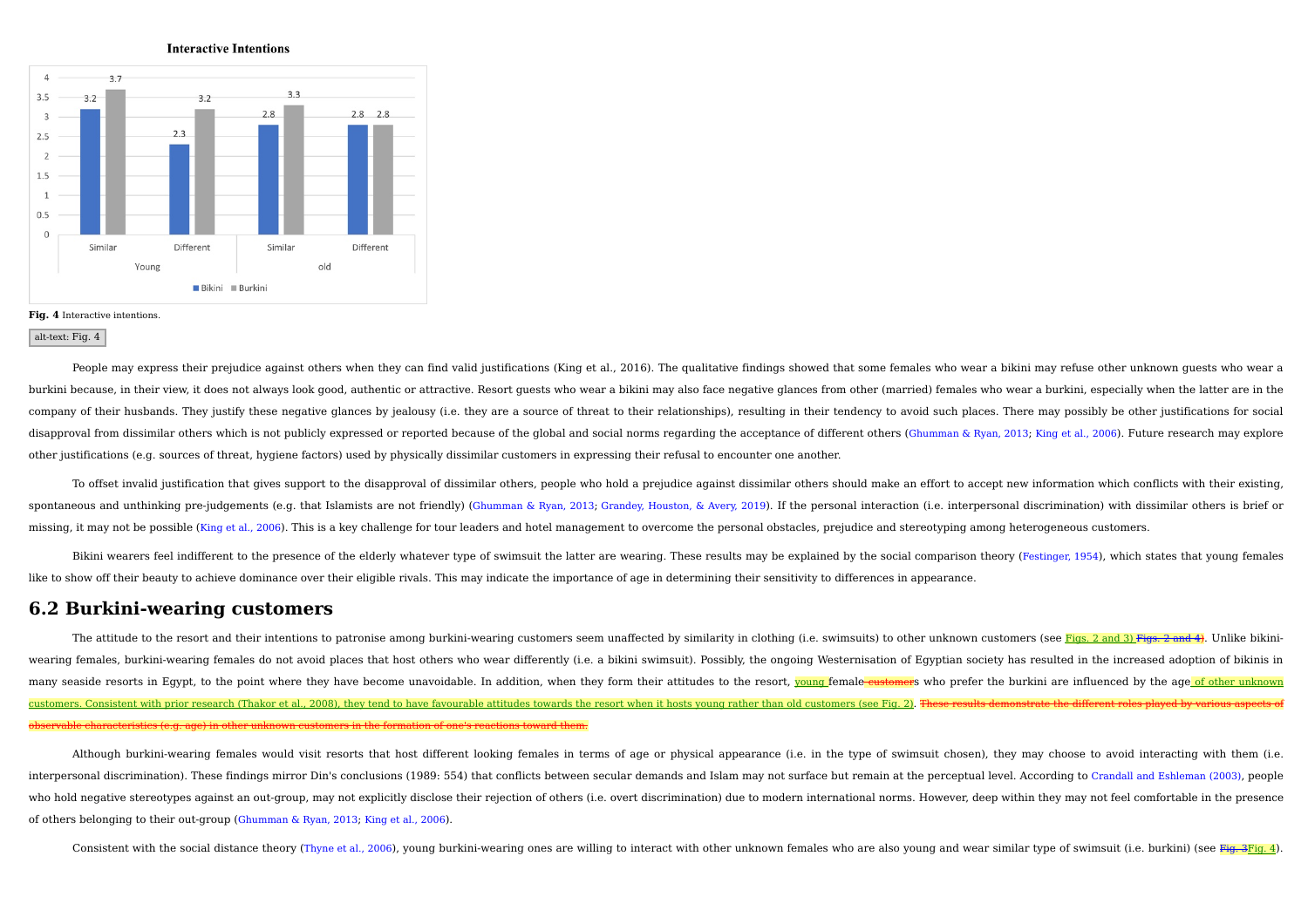In terms of the magnitude of effects when they consider interacting with other unknown customers, they seem more influenced by the similarity in appearance (n2 = 0.074) than the age of these unknown customers (n2 = 0.042) Possibly, they may identify with others who share their religion more than with those who belong to the same age group. The current findings contrast with those of Brack and Benkenstein (2012) that age is an overriding asp perceptions of similarity with other customers. Future research may examine confounding factors that make certain aspects of similarity (e.g. age, body shape, social status, religion) more influential in customer-to-custom interactions.

## **7 Theoretical implications**

This paper contributes to the tourism literature in several ways: First, it extends the research findings on physical appearance (e.g. age) in both interactions between residents and tourists (Thyne et al., 2006), between customers and service employees (e.g. Jung & Yoon, 2011) to customer-to-customer interactions. Second, it contributes to the halal marketing literature by examining intolerance issues in hosting heterogeneous customers fro perspective, which has so far been ignored by halal marketing scholars. Third, instead of taking an aggregate measure of multiple aspects of physical appearance (e.g. Line & Hanks, 2018), it extends the previous work in th examining the relative contribution and interaction of two important aspects of appearance (e.g. clothing and age). Fourth, the growing body of literature on seaside resorts acknowledges the importance of social life (e.g. bars) to young domestic (Carr, 1999) and international (Carr, 2002) tourists. However, it has not yet paid enough attention to customer-to-customer interactions. Fifth, it tackles an important controversial issue in touris (e.g. the enforced bans on the burkini) which has been ignored by tourism scholars, given the growing trend of seaside resorts in the Middle East that allow bikinis on their beaches (e.g. Saudi Arabia) (e.g. Sanchez, 2017) extends the findings of Nyaupane et al. (2015) on the social distance between religion and secular tourists from heritage attractions to resorts. Seventh, it extends the scholarly work on the implications of interpersonal from the standpoint of sociology (e.g. King et al., 2006), services (Johnson & Grier, 2013; Thakor et al., 2008), human resources (Ghumman & Ryan, 2013; Hebl, Foster, Mannix, & Dovidio, 2002), and organizational behaviour et al., 2019) for tourism management.

# **8 Managerial implications**

Halal tourism managers should be aware of the compatibility of not only their products/services with Islamic principles (El-Gohary, 2016) but also with their customer mix (Martin & Pranter, 1989). Heterogeneity in appearan may stop some customers (bikini-wearing customers), but not others (burkini-wearing customers), from attending the destination. These findings may quide the allocation of specific spaces or days for females who prefer diff swimsuits, especially when a given customer segment is substantial enough to justify the business. The lack of transparency in dress code policies may help many resorts or hotels to appeal to different segments of customer the immediate sales revenues that are generated should be weighed against the long-term financial damage that may occur from conflict incidents between heterogeneous customers (Osborne, 2016).

Many of the reported incidents over the social media or press implicitly indicate the lack of clarity about the dress code policies in many seaside resorts or hotels, especially regarding burkini swimsuits. The in-depth in revealed that not all female customers who prefer a bikini are intolerant to the presence of others who wear a burkini when it is authentic or attractive. Unlike bikinis, burkinis seem to have quite vaque specifications. H resorts can set specifications for the burkinis that are accepted on their beaches. In addition, female resort quests with bikini swimsuits seem to be more sensitive to the similarity in appearance only when other unknown are close in age to theirs. In view of this, resorts may relax their swimsuit restrictions for elderly guests.

Consistently across the two samples, heterogeneity will motivate customers to maintain social distance. When dissimilar tourists are expected to participate in joint activities (e.g. river rafting), the managerial concern shift to their physical appearance. Resort managers may provide their customers with life vests or tee shirts in a similar colour to help reduce the perceptions of heterogeneity and encourage favourable interactions. At pr operators and hotel managers lack clear guidance (e.g. they do not know when to intervene) and training (e.g. they do not know how to identify forms of interpersonal discrimination) and hence cannot effectively manage social interactions between heterogeneous customers. Tourism policy makers may perhaps consider undertaking awareness campaigns that counter any hate or invalid justifications of social disapproval for dissimilar others between h and tourists as well as among heterogeneous tourists.

Grandey et al. (2019) have showed how positive emotional expressions (e.g. intense and frequent emotional expressions) by racially incongruent front-line employees have improved the performance evaluation ratings of them from their customers and supervisors. Resort and hotel managers might like to consider design the service environment (e.g. with music, visual decoration and aromas) in a way that supports a relaxing and emotionally positi atmosphere to enhance the development of emotional contagion among heterogeneous customers. They can also use signs that encourage the acceptance of others (e.g. "Everyone is welcome") and appropriate behaviour (e.g. saying 'Hi and smiling to our visitors and employees) (Thakor et al., 2008). Future research can test the effectiveness of these strategies in reducing tensions and intolerance and encouraging compatible customer-to-customer inte

## **9 Limitations and directions for future research**

The written scenarios were developed and tested in a single context. Future research can extend these findings to other contexts (e.g. tourist-to-host interactions). Using only female and student respondents sets limitatio the generalisability of the present findings. Future research could extend the present findings to cross-gender social interactions. Although the laboratory research setting improved the internal validity and overcame the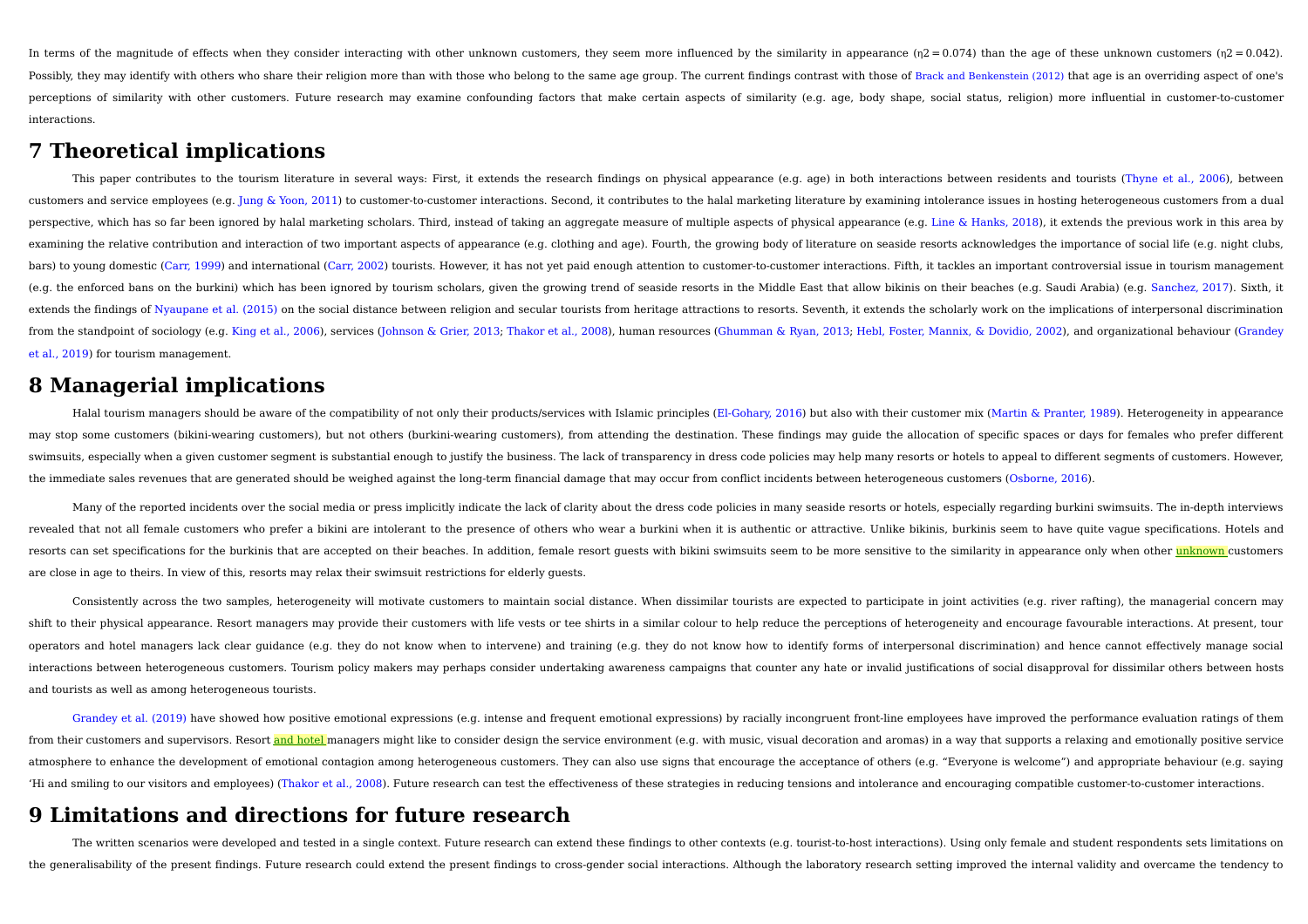hide discriminatory reactions to dissimilar others, future research may adapt field experiments to lend external validity to the current findings. Only two aspects (i.e. the age and clothing) of indirect customer-to-custom were examined. There are still many, under-researched aspects such as social class (Dion & Borraz, 2017), sexual orientation (Rosenbaum & Montoya, 2007), physical disability (Hebl et al., 2002, 2007), body image and ethnic require attention from future research.

# **Statement of conflicts of interest**

None.

# **Author contribution**

The manuscript is single authored.

# **Appendix no. 1. Sketches.**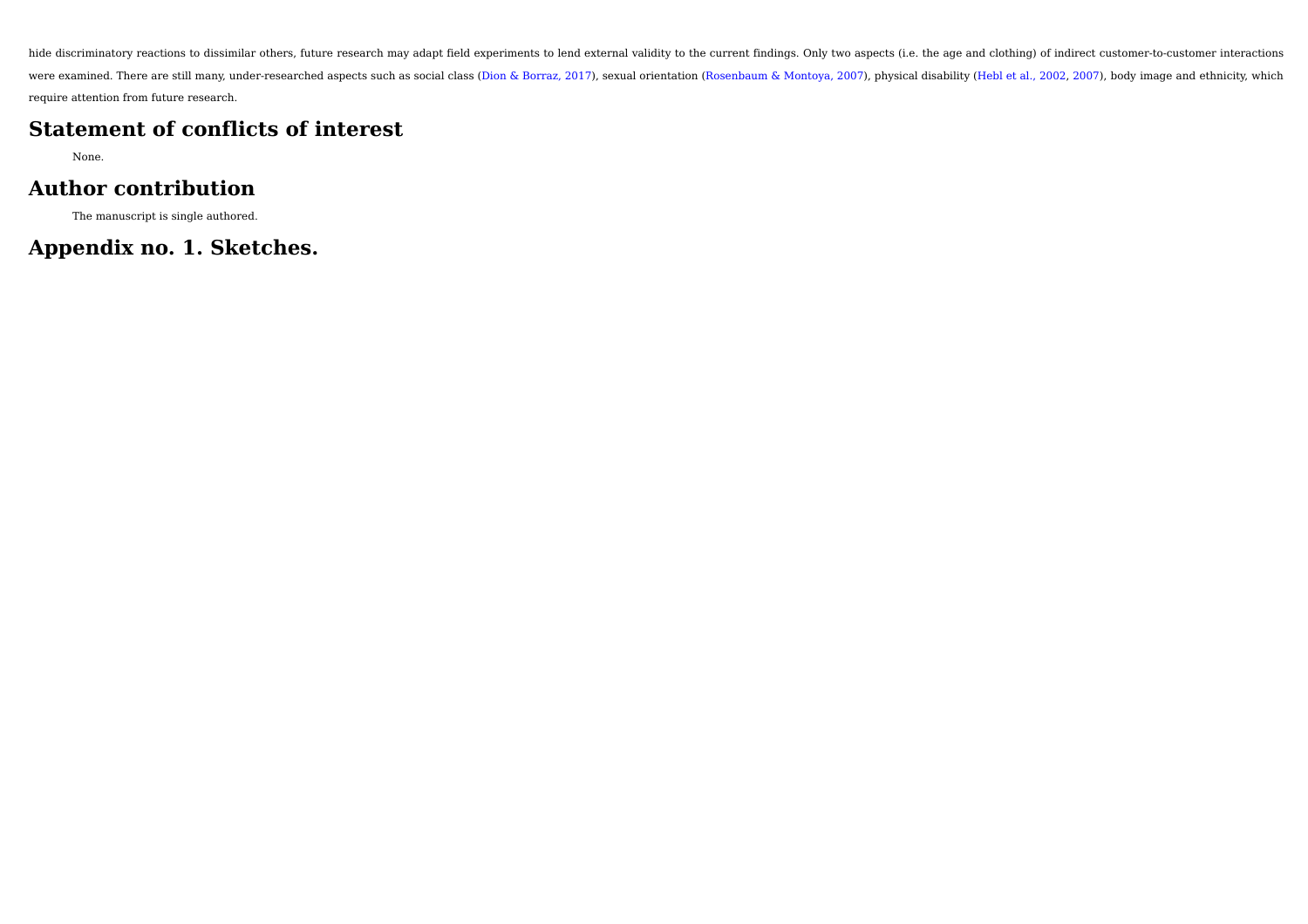Sketch (1): Elderly/Bikini **Group of Females** 

Sketch (2): Young/Bikini<br>Group of Females



Sketch (3): Elderly/Burkini **Group of Females** 





Sketch (4): Young/Burkini **Group of Females** 



alt-text: Image 2

# **Appendix no. 2. Descriptive Statistics.**

| Measurement items                   |      |     | Bikini-wearing sample $(n = 91)$ |          |      |                 | Burkini-wearing sample $(n = 98)$ |          |      |     | Overall sample $(n = 189)$ |          |
|-------------------------------------|------|-----|----------------------------------|----------|------|-----------------|-----------------------------------|----------|------|-----|----------------------------|----------|
|                                     | Mean | SD. | Skew                             | Kurtosis | Mean | SD <sub>1</sub> | Skew                              | Kurtosis | Mean | SD. | Skew                       | Kurtosis |
| Attitude to the resort <sup>1</sup> |      |     |                                  |          |      |                 |                                   |          |      |     |                            |          |
|                                     |      |     |                                  |          |      |                 |                                   |          |      |     |                            |          |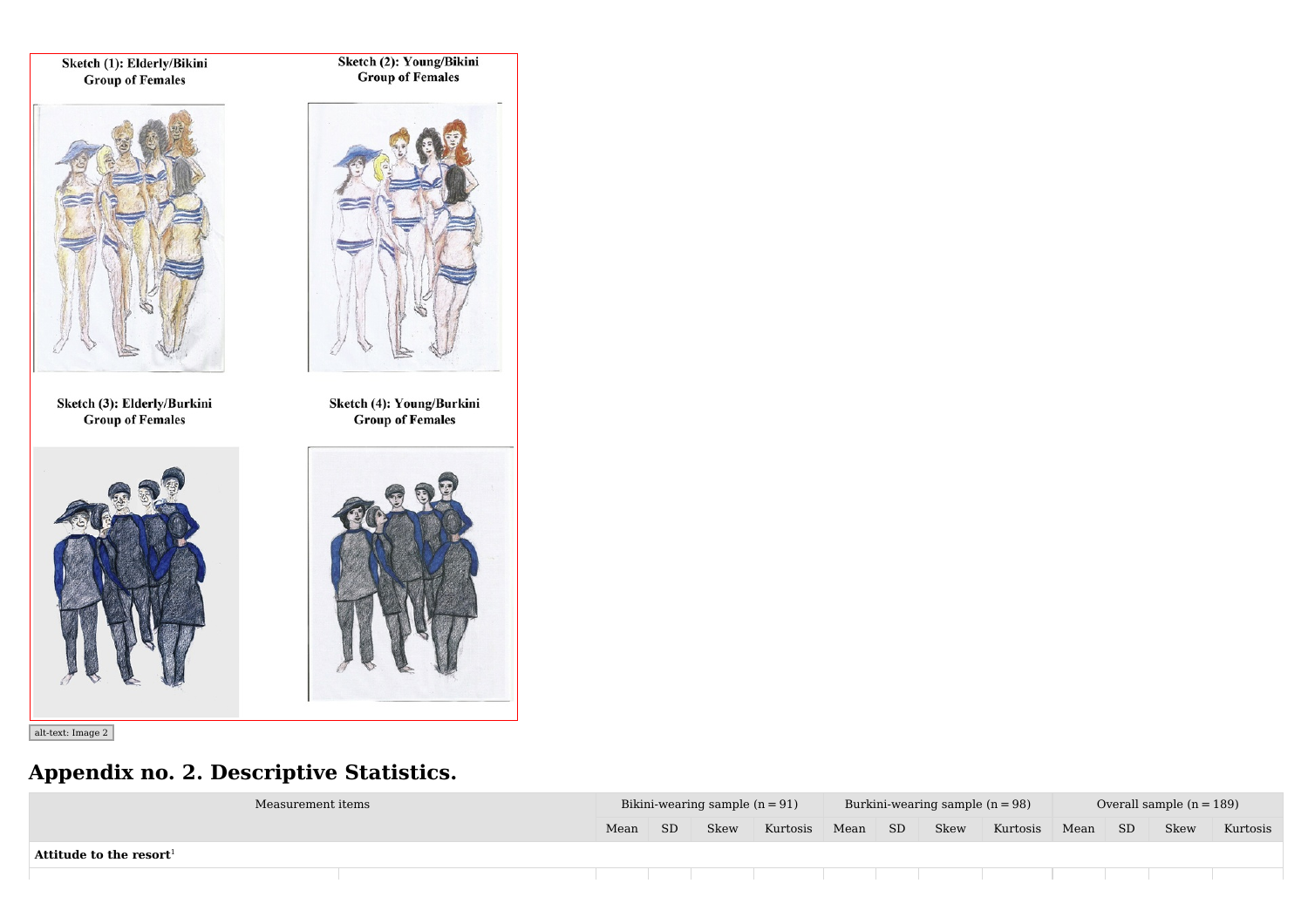| good                                                                                | 3.34 | 1.01 | $-0.339$ | $-0.313$ | 3.43 | 1.27 | $-0.604$ | $-0.535$ | 3.39  | 1.15                                                   | $-0.495$ | $-0.414$ |
|-------------------------------------------------------------------------------------|------|------|----------|----------|------|------|----------|----------|-------|--------------------------------------------------------|----------|----------|
| favourable                                                                          | 3.09 | 1.13 | $-0.105$ | $-0.566$ | 3.33 | 1.21 | $-0.467$ | $-0.604$ | 3.22  | 1.18                                                   | $-0.284$ | $-0.665$ |
| Positive                                                                            | 3.26 | 1.04 | 0.111    | $-0.288$ | 3.41 | 1.18 | $-0.525$ | $-0.335$ | 3.34  | 1.11                                                   | $-0.250$ | $-0.394$ |
|                                                                                     |      |      |          |          |      |      |          |          |       |                                                        |          |          |
| likely                                                                              | 3.42 | 1.27 | $-0.462$ | $-0.733$ | 3.78 | 1.21 | $-0.925$ | 0.063    | 3.61  | 1.25                                                   | $-0.680$ | $-0.460$ |
| possible                                                                            | 3.56 | 1.20 | $-0.731$ | $-0.184$ | 3.82 | 1.16 | $-0.886$ | 0.066    | 3.69  | 1.18                                                   | $-0.797$ | $-0.105$ |
| definitely would                                                                    | 3.43 | 1.14 | $-0.391$ | $-0.533$ | 3.76 | 1.19 | $-0.803$ | $-0.085$ | 3.60  | 1.17                                                   | $-0.579$ | $-0.423$ |
|                                                                                     |      |      |          |          |      |      |          |          |       |                                                        |          |          |
| I feel friendly to the other resort guests shown in the sketch                      | 2.92 | 1.26 | $-0.188$ | $-1.067$ | 3.43 | 1.15 | $-0.315$ | $-0.799$ | 3.19  | 1.23                                                   | $-0.283$ | $-0.885$ |
| I feel I could talk to the other resort guests shown in the sketch                  | 2.83 | 1.22 | $-0.050$ | $-0.989$ | 3.23 | 1.16 | $-0.313$ | $-0.704$ | 3.04  | 1.20                                                   | $-0.192$ | $-0.888$ |
| I feel comfortable with the presence of the other resort quests shown in the sketch | 2.85 | 1.33 | $-0.074$ | $-1.183$ | 3.33 | 1.18 | $-0.229$ | $-0.783$ | 3.10  | 1.27                                                   | $-0.200$ | 0.963    |
| I would feel relaxed to swim with the other resort guests shown in the sketch       | 2.78 | 1.30 | 0.083    | $-1.066$ | 3.16 | 1.22 | $-0.044$ | $-0.822$ | 2.97  | 1.27                                                   | $-0.007$ | $-0.948$ |
| My experience would be enhanced by the other resort quests shown in the sketch      | 2.56 | 1.14 | 0.029    | $-1.112$ | 2.84 | 1.15 | 0.058    | $-0.566$ | 2.70  | 1.15                                                   | 0.045    | $-0.802$ |
|                                                                                     |      |      |          |          |      |      |          |          |       |                                                        |          |          |
| How much time do you spend on the beach in a typical day?hours/day <sup>3</sup>     | 2.68 | 1.24 | 0.491    | $-0.377$ | 2.75 | 1.66 | 1.691    | 4.088    | 2.719 | 1.47                                                   | 1.40     | 3.353    |
| Do you generally enjoy the experience of sunbathing on the beach <sup>4</sup>       | 3.84 | 1.06 | $-1.724$ | 2.695    | 3.79 | 1.16 | $-1.502$ | 1.542    | 3.820 | 1.11                                                   | $-1.591$ | 1.958    |
| How much do you care about your personal body image? <sup>4</sup>                   | 3.31 |      | $-0.366$ |          |      |      |          |          |       | 0.80                                                   | $-1.06$  | $-0.780$ |
|                                                                                     |      |      | 0.71     |          |      |      |          |          |       | 3.22<br>3.269<br>$-0.664$<br>0.89<br>0.074<br>$-0.906$ |          |          |

Notes: SD = standard deviation.

<sup>1</sup> Measured on five-point semantic differential scales, with minimum  $=$  1 and maximum  $=$  5.

<sup>2</sup> Measured on five-point Likert-type scaled items, with anchors of  $1 =$  strongly disagree and  $5 =$  strongly agree.

<sup>3</sup> Measured by a ratio scale.

<sup>4</sup> Measured on five-point semantic differential scales, with anchors of  $1 = not$  much and  $5 =$  very much.

# **Appendix B. Supplementary data**

Supplementary data to this article can be found online at https://doi.org/10.1016/j.tourman.2019.05.010.

# **References**

Al-Mutawa F.S., Consumer-generated representations: Muslim women recreating western luxury fashion brand meaning through consumption, Psychology and Marketing **30** (3), 2013, 236–246.

Alserhan B.A., Wood B.P., Rutter R., Halkias D., Terzi H. and Al Serhan O., The transparency of Islamic hotels: "Nice Islam" and the "self-orientalizing" of Muslims?, International Journal of Tourism Research 20, 2018, 475

Angell R., Megicks P., Memery J., Heffernan T. and Howell K., Understanding the older shopper: A behavioural typology, Journal of Retailing and Consumer Services **19** (2), 2012, 259–269.

Ang T., Liou R.S. and Wei S., Perceived cultural distance in intercultural service encounters: Does customer participation matter?, Journal of Services Marketing **32** (5), 2018, 547–558.

Brack A. and Benkenstein M., The effects of overall similarity regarding the customer-to-customer-relationship in a service context, Journal of Retailing and Consumer Services **19**, 2012, 501–509.

Brack A. and Benkenstein M., Responses to other similar customers in a service setting–analyzing the moderating role of perceived performance risk, Journal of Services Marketing **28** (2), 2014, 138–146.

Brocato E., Voorhees C. and Baker J., Understanding the influence of cues from other customers in the service experience: A scale development and validation, Journal of Retailing **88** (3), 2012, 384–398.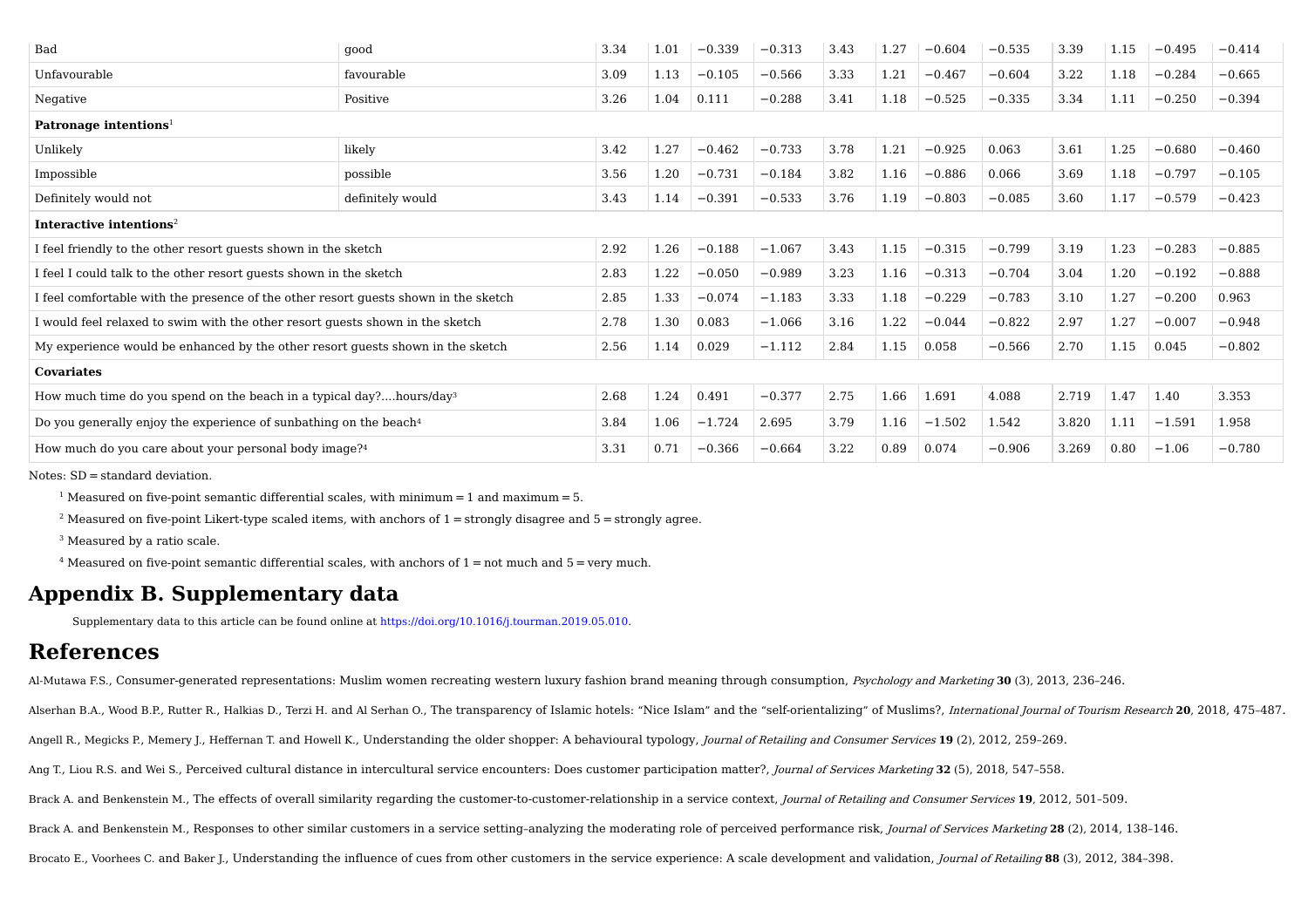Buda R. and Elsayed-Elkhouly S.M., Cultural differences between Arabs and Americans: Individualism-collectivism revisited, Journal of Cross-Cultural Psychology **29** (3), 1998, 487–492.

Cai R.R., Lu L. and Gursoy D., Effect of disruptive customer behaviors on others' overall service experience: An appraisal theory perspective, Tourism Management **69**, 2018, 330–344.

Carlson L. Rahman M.M., Rosenberger P.L. III and Holzmüller H.H., Understanding communal and individual customer experiences in group-oriented event tourism: An activity theory perspective, *Iournal of Marketing* Management **32** (9–10), 2016, 900–925.

Carr N., A study of gender differences: Young tourist behaviour in a UK coastal resort, Tourism Management **20** (2), 1999, 223–228.

Carr N., A comparative analysis of the behaviour of domestic and international young tourists, Tourism Management **23** (3), 2002, 321–325.

Choi C. and Mattila A.S., The effects of other customers' dress style on customers' approach behaviors: The moderating role of sense of power, Cornell Hospitality Quarterly **57** (2), 2016, 211–218.

Cohen R., Olympians in hijab and bikini, 2016 https://www.nytimes.com/2016/08/12/opinion/olympians-in-hijab-and-bikini.html, Accessed (Accessed on 17<sup>th</sup> of September, 2018.

Cowart K.O. and Lehnert K.D., Empirical evidence of the effect of colorism on customer evaluations, Psychology and Marketing **35** (5), 2018, 357–367.

Crandall C.S. and Eshleman A., A justification-suppression model of the expression and experience of prejudice, Psychological Bulletin **129** (3), 2003, 414–446.

Day E. and Stafford M., Age-related cues in retail services advertising: Their effects on younger consumers, Journal of Retailing **73** (2), 1997, 211–233.

DeArmond S., Tye M., Chen P.Y., Krauss A., Apryl Rogers D. and Sintek E., Age and gender stereotypes: New challenges in a changing workplace and workforce, Journal of Applied Social Psychology **36** (9), 2006, 2184–2214.

Delcourt C., Gremler D.D., De Zanet F. and van Riel A.C., An analysis of the interaction effect between employee technical and emotional competencies in emotionally charged service encounters, Journal of Service Management **28** (1), 2017, 85–106.

Derous E., Buijsrogge A., Roulin N. and Duyck W., Why your stigma isn't hired: A dual-process framework of interview bias, Human Resource Management Review **26** (2), 2016, 90–111.

Din K.H., Islam and tourism: Patterns, issues, and options, Annals of Tourism Research **16** (4), 1989, 542–563.

Dion D. and Borraz S., Managing status: How luxury brands shape class subjectivities in the service encounter, Journal of Marketing **81** (5), 2017, 67–85.

Draucker C.B., Martsolf D.S., Ross R. and Rusk T.B., Theoretical sampling and category development in grounded theory, Qualitative Health Research **17** (8), 2007, 1137–1148.

Eid R. and El-Gohary H., Muslim tourist perceived value in the hospitality and tourism industry, Journal of Travel Research **54** (6), 2015, 774–787.

El-Gohary H., Halal tourism, is it really Halal?, Tourism Management Perspectives **19**, 2016, 124–130.

Fan D.X., Zhang H.Q., Jenkins C.L. and Lin P.M., Does tourist–host social contact reduce perceived cultural distance?, Journal of Travel Research **56** (8), 2017, 998–1010.

Festinger L., A theory of social comparison processes, Human Relations **7** (2), 1954, 117–140.

Fornell C. and Larcker D.F., Evaluation structural equation models with unobservable variables and measurement error, Journal of Marketing Research **28**, 1981, 39–50.

Ghumman S. and Ryan A.M., Not welcome here: Discrimination towards women who wear the Muslim headscarf, Human Relations **66** (5), 2013, 671–698.

Grandey A.A., Houston L., III and Avery D.R., Fake it to make it? Emotional labor reduces the racial disparity in service performance judgments, Journal of Management **45** (5), 2019, 2163–2192.

Grove S.J. and Fisk R.P., The impact of other customers on service experiences: A critical incident examination of 'getting along, Journal of Retailing **73** (1), 1997, 63–85.

Hair J., Black W., Babin B., Anderson R. and Tatham R., Multivariate data analysis, 6th ed., 2006, Person Prentice Hall; New Jersey.

Hamid P.N., Style of dress as a perceptual cue in impression formation, Perceptual & Motor Skills **26** (3), 1968, 904–906.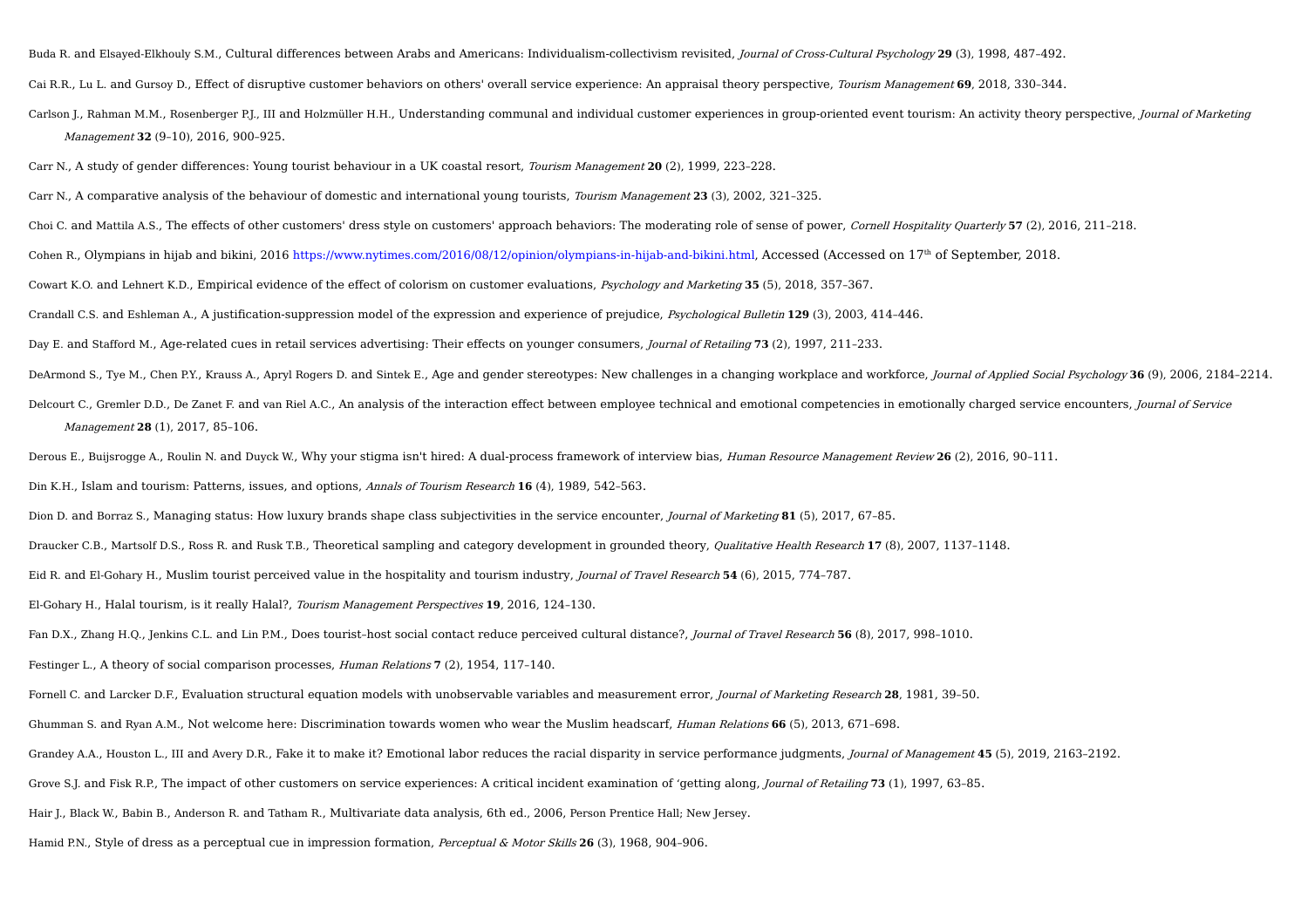Hanks L. and Line N.D., The restaurant social servicescape: Establishing a nomological framework, International Journal of Hospitality Management **74**, 2018, 13–21.

Hanks L., Line N. and Yang W., Status seeking and perceived similarity: A consideration of homophily in the social servicescape, International Journal of Hospitality Management **60**, 2017, 123–132.

Harris K., Baron S. and Davies B., What sort of soil do rhododendrons like? Comparing customer and employee responses to requests for product-related information, Journal of Services Marketing **13** (1), 1999, 21–37.

Harris K., Baron S. and Ratcliffe J., Customers as oral participants in a service setting, Journal of Services Marketing **9** (4), 1995, 64–76.

Hashim N., Murphy J. and Hashim N., Islam and online imagery Malaysian tourist destinations websites, Journal of Computer-Mediated Communication **12**, 2007, 1082–1102.

Hebl M.R., Foster J.B., Mannix L.M. and Dovidio J.F., Formal and interpersonal discrimination: A field study of bias toward homosexual applicants, Personality and Social Psychology Bulletin **28** (6), 2002, 815–825.

Hebl M.R., King E.B., Glick P., Singletary S.L. and Kazama S., Hostile and benevolent reactions toward pregnant women: Complementary interpersonal punishments and rewards that maintain traditional roles, *Journal of* Applied Psychology **92** (6), 2007, 1499–1511.

Her E. and Seo S., Why not eat alone? The effect of other consumers on solo dining intentions and the mechanism, International Journal of Hospitality Management **70**, 2018, 16–24.

Huang J. and Hsu H.C., The impact of customer to customer interaction on cruise experience and vacation satisfaction, Journal of Travel Research **49** (1), 2010, 79–92.

Husnu S. and Crisp R.J., Elaboration enhances the imagined contact effect, Journal of Experimental Social Psychology **46** (6), 2010, 943–950.

Hwang J. and Han H., Are other customer perceptions important at casino table games? Their impact on emotional responses and word-of-mouth by gender, Journal of Travel & Tourism Marketing **34** (4), 2017, 544–555.

Hwang J., Han H. and Hyun S., The antecedents and consequences of visitors' participation in a private country club community: The moderating role of extraversion, Journal of Destination Marketing and Management **7**, 2016, 9–100.

Hyun S.S. and Han H., Luxury cruise travelers: Other customer perceptions, Journal of Travel Research **54** (1), 2015, 107–121.

Jacob C., Guéguen N., Boulbry G. and Ardiccioni R., Waitresses' facial cosmetics and tipping: A field experiment, International Journal of Hospitality Management **29** (1), 2010, 188–190.

Jafari J. and Scott N., Muslim world and its tourism, Annuals of Tourism Research **44**, 2014, 1–19.

Jamal A. and Adelowore A., Customer-employee relationship: The role of self-employee congruence, European Journal of Marketing **42**, 2008, 1316–1345.

Johnson G.D. and Grier S.A., Understanding the influence of cross-cultural consumer-to-consumer interaction on consumer service satisfaction, Journal of Business Research **66** (3), 2013, 306–313.

- Joo D., Tasci A.D., Woosnam K.M., Maruyama N.U., Hollas C.R. and Aleshinloye K.D., Residents' attitude towards domestic tourists explained by contact, emotional solidarity and social distance, Tourism Management 64, 2018, 245–257.
- Jung H.S. and Yoon H.H., The effects of nonverbal communication of employees in the family restaurant upon customers' emotional responses and customer satisfaction, International Journal of Hospitality Management **30** (3), 2011, 542–550.

Kim N. and Lee M., Other customers in a service encounter: Examining the effect in a restaurant setting, Journal of Services Marketing **26** (1), 2012, 27–40.

King E.B., Shapiro J.R., Hebl M.R., Singletary S.L. and Turner S., The stigma of obesity in customer service: A mechanism for remediation and bottom-line consequences of interpersonal discrimination, *Journal of Applied* Psychology **91** (3), 2006, 579–593.

Klein G. and Kantor J., How religiosity affects the attitudes of communities towards tourism in a sacred city: The case of Jerusalem, *Tourism Management* 69, 2018, 167-179.

Koenig-Lewis N., Asaad Y. and Palmer A., Sports events and interaction among spectators: Examining antecedents of spectators' value creation, European Sport Management Quarterly **18** (2), 2018, 193–215.

Konu H., Laukkanen T. and Komppula R., Using ski destination choice criteria to segment Finnish ski resort customers, Tourism Management **32** (5), 2011, 1096–1105.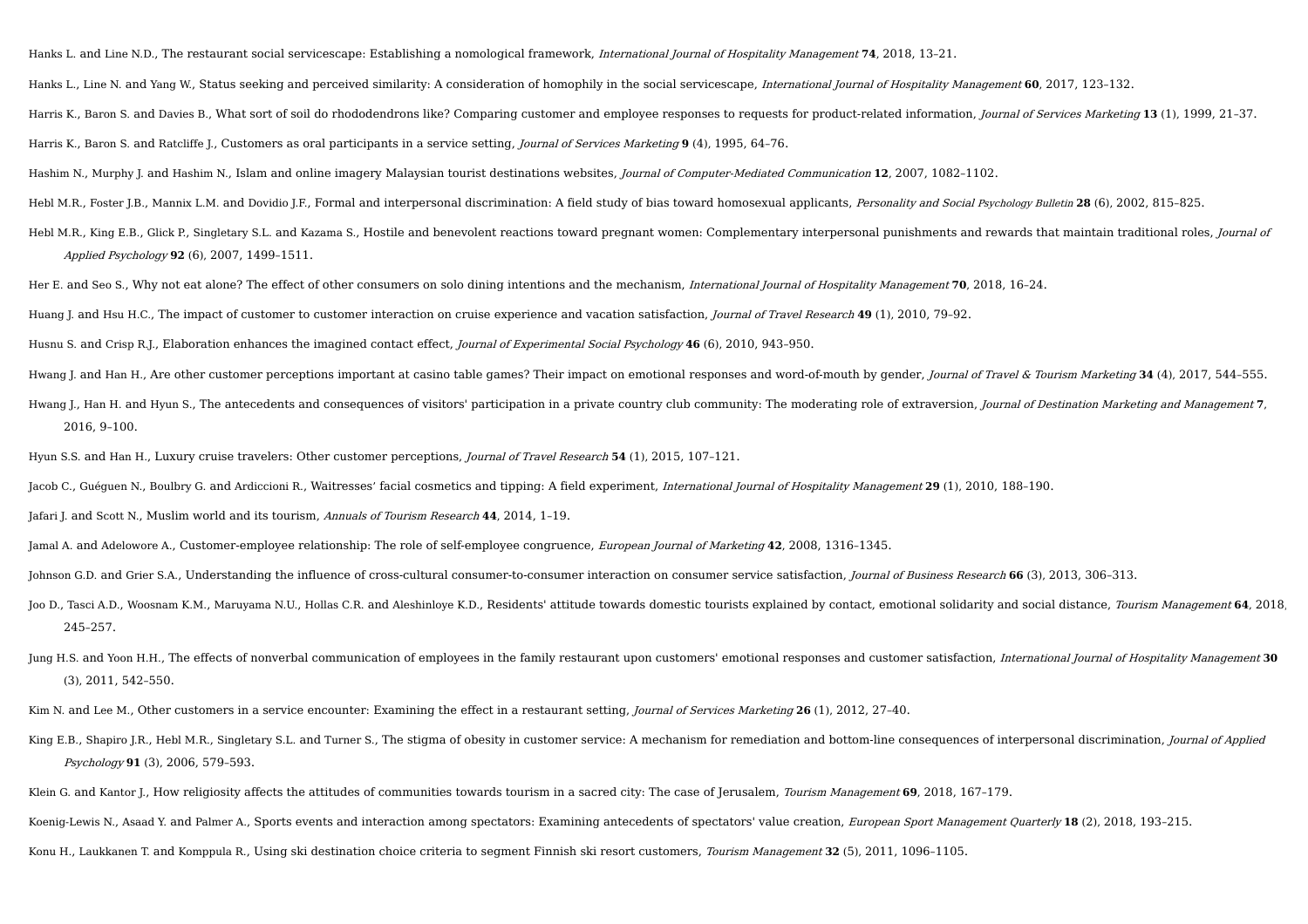Levy S.E., The hospitality of the host: A cross-cultural examination of managerially facilitated consumer-to-consumer interactions, International Journal of Hospitality Management **29** (2), 2010, 319–327. Lim E.A.C., Lee Y.H. and Foo M.D., Frontline employees' nonverbal cues in service encounters: A double-edged sword, Journal of the Academy of Marketing Science **45** (5), 2017, 657–676. Line N.D. and Hanks L., The social servicescape: A multidimensional operationalization, *Journal of Hospitality & Tourism Research* 2018, 1-21. Line N.D., Hanks L. and McGinley S., When birds flock together: An identification of the destination social servicescape, Journal of Travel & Tourism Marketing 2018, 1-13. Ludwig N.L., Barnes D.C. and Gouthier M., Observing delightful experiences of other customers: The double-edged sword of jealousy and joy, Journal of Service Theory and Practice **27** (1), 2017, 145–163. Luoh H. and Tsaur S., The effects of age stereotypes on tour leader roles, Journal of Travel Research **53** (1), 2013, 111–123. Martin C.L. and Pranter C.A., Compatibility management: Customer-to-customer relationships in service environments, Journal of Services Marketing **3** (3), 1989, 5–15. Matson-Barkat S. and Robert-Demontrond P., Who's on the tourists' menu? Exploring the social significance of restaurant experiences for tourists, Tourism Management **69**, 2018, 566–578. McGuigan F.J., Experimental psychology: Methods of research, 1993, Simon and Schuster; Englewood Cliffs, NJ. Mekky S., Egypt's bikini vs burkini battle heats up, 2017 http://www.arabnews.com/node/1144931/middle-east, Accessed on 12th of April, 2018. Meshram K. and O'Cass A., Senior citizens' perspective on the value offerings of third place via customer to customer (C-2-C) engagement, Journal of Services Marketing **32** (2), 2018, 175–194. Miao L. and Mattila A.S., The impact of other customers on customer experiences: A psychological distance perspective, Journal of Hospitality & Tourism Research **37** (1), 2013, 77–99. Mundet L. and Ribera L., Characteristics of divers at a Spanish resort, Tourism Management **22** (5), 2001, 501–510. Nicholls R. and Mohsen M., Other customer age: Exploring customer age-difference related CCI, Journal of Services Marketing **29** (4), 2015, 255–267. Nyaupane G.P., Timothy D.J. and Poudel S., Understanding tourists in religious destinations: A social distance perspective, Tourism Management **48**, 2015, 343–353. Olya H.G. and Al-ansi A., Risk assessment of halal products and services: Implication for tourism industry, Tourism Management **65**, 2018, 279–291. Osborne S., Burkini ban: People are sharing this picture to highlight the hypocrite of France's stance on swimwear, 2016 https://www.independent.co.uk/news/world/europe/burkini-ban-swimwear-france-armed-policenice-hijab-muslim-a7209091.html, Accessed at 12th of September, 2018. Özdemir C. and Yolal M., Cross-cultural tourist behavior: An examination of tourists' behavior in guided tours, Tourism and Hospitality Research **17** (3), 2017, 314–324. Papathanassis A., Guest-to-guest interaction on board cruise ships: Exploring social dynamics and the role of situational factors, Tourism Management **33** (5), 2012, 1148–1158. Pelled L.H., Eisenhardt K.M. and Xin K.R., Exploring the black box: An analysis of work group diversity, conflict, and turnover, Administrative Science Quarterly **34** (1), 1999, 21–37. Podsakoff P.M., MacKenzie S.B., Lee I.Y. and Podsakoff N.P., Common method biases in behavioral research: A critical review of the literature and recommended remedies, *Iournal of Applied Psychology* 88 (5), 2003, 879-903. Pounders K., Babin B. and Close A., All the same to me: Outcomes of aesthetic labor performed by frontline service providers, Academy of Marketing Science **15** (6), 2015, 670–693. Prayag G. and Hosany S., When Middle East meets West: Understanding the motives and perceptions of young tourists from United Arab Emirates, Tourism Management **40**, 2014, 35–45. Reingen P.H. and Kernan J.B., Social perception and interpersonal influence: Some consequences of the physical attractiveness stereotype in a personal selling setting, Journal of Consumer Psychology 2 (1), 1993, 25-38. Reisinger Y. and Turner L., Cross-cultural differences in tourism: Indonesian tourists in Australia, Tourism Management **18** (3), 1997, 139–147. Reisinger Y. and Turner L., Cultural differences between Mandarin-speaking tourists and Australian hosts and their impact on cross-cultural tourist-host interaction, Journal of Business Research **42** (2), 1998, 175–187. Rihova I., Buhalis D., Gouthro M.B. and Moital M., Customer-to-customer co-creation practices in tourism: Lessons from Customer-Dominant logic, Tourism Management **67**, 2018, 362–375.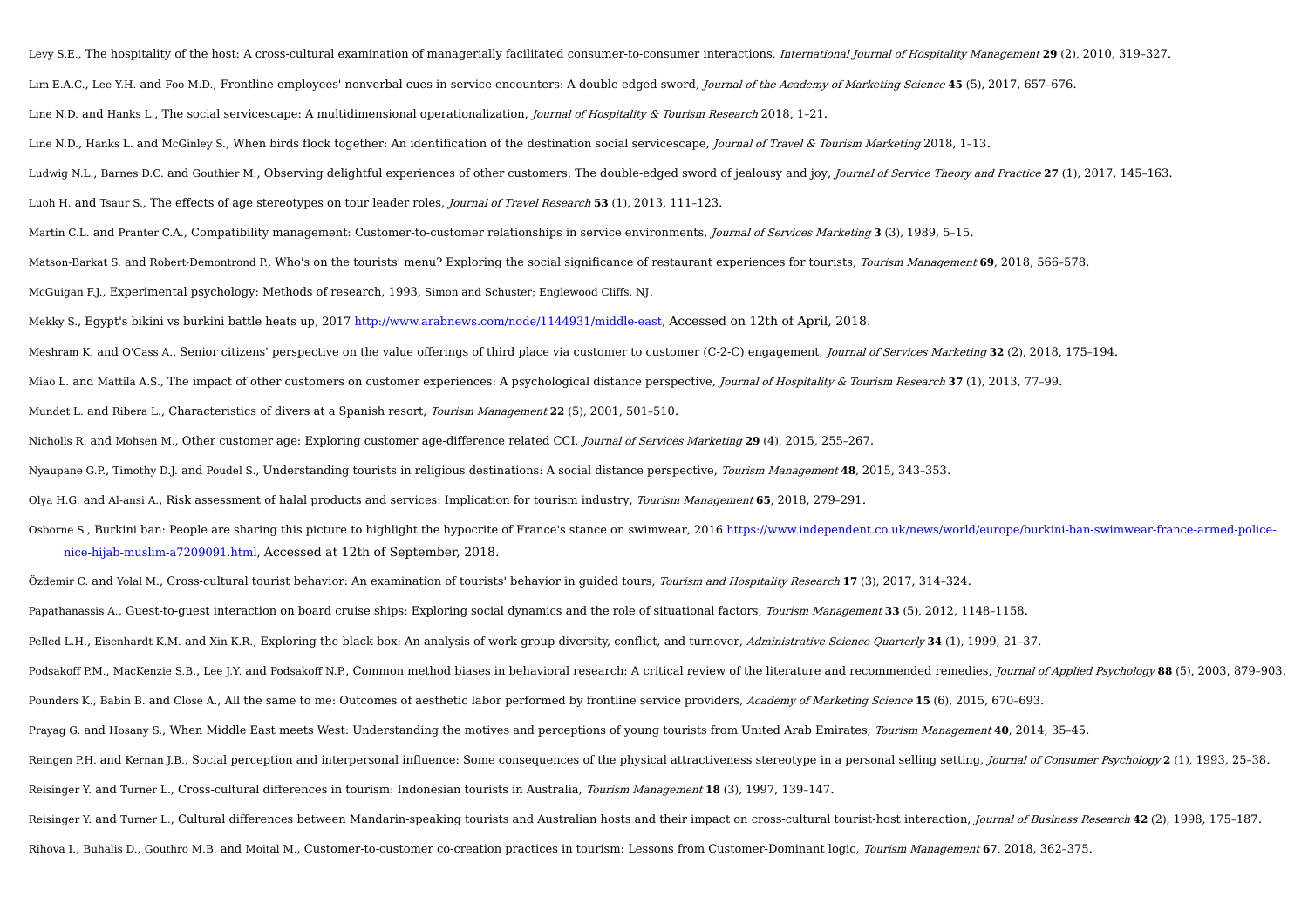Rosenbaum M., Return on community for consumers and service establishments, Journal of Service Research **11** (2), 2008, 179–196.

Rosenbaum M.S. and Montoya D.Y., Am I welcome here? Exploring how ethnic consumers assess their place identity, Journal of Business Research **60** (3), 2007, 206–214.

Sanchez R., Saudi Arabia to open a luxury beach where women can wear bikini, 2017 https://www.telegraph.co.uk/news/2017/08/02/saudi-arabia-open-luxury-beach-resort-women-can-wear-bikinis/, Accessed on 9th of September 2018.

Shakeela A. and Weaver D., Managed evils of hedonistic tourism in the Maldives: Islamic social representations and their mediation of local social exchange, Annals of Tourism Research **71**, 2018, 13–24.

Sini R., Sports Illustrated features the first burkini girl, 2019 https://www.bbc.com/news/48071948, Accessed at 11<sup>th</sup> of May, 2019.

Sweeney J.C. and Wyber F., The role of cognitions and emotions in the music-approach-avoidance behavior relationship, Journal of Services Marketing **16** (1), 2002, 51–69.

Tajfel H., Human groups and social categories: Studies in social psychology, 1981, CUP Archive.

Terzidou M., Scarles C. and Saunders M.N., The complexities of religious tourism motivations: Sacred places, vows and visions, Annals of Tourism Research **70**, 2018, 54–65.

Thakor M., Suri R. and Saleh K., Effects of service setting and other consumers' age on the service perceptions of young consumers, Journal of Retailing **84** (2), 2008, 137–149.

Thyne M., Lawson R. and Todd S., The use of conjoint analysis to assess the impact of the cross-cultural exchange between hosts and guests, Tourism Management **27** (2), 2006, 201–213.

Tomazelli J., Broilo P.L., Espartel L.B. and Basso K., The effects of store environment elements on customer-to-customer interactions involving older shoppers, Journal of Services Marketing **31** (4/5), 2017, 339–350.

Torres E.N., The influence of others on the vacation experience: An ethnographic study of psychographics, decision making, and group dynamics among young travelers, Journal of Hospitality Marketing & Management **24** (8), 2015, 826–856.

Tsaur S.H., Luoh H.F. and Syue S.S., Positive emotions and behavioral intentions of customers in full-service restaurants: Does aesthetic labor matter?, International Iournal of Hospitality Management 51, 2015, 115-126. Uhrich S. and Benkenstein M., Physical and social atmospheric effects in hedonic service consumption: Customers' roles at sporting events, Service Industries Journal **32** (11), 2012, 1741–1757.

Walls A., Okumus F., Wang Y. and Kwun D.J.W., Understanding the consumer experience: An exploratory study of luxury hotels, Journal of Hospitality Marketing & Management **20** (2), 2011, 166–197.

Wu C.H.J., The impact of customer-to-customer interaction and customer homogeneity on customer satisfaction in tourism service—the service encounter prospective, Tourism Management 28 (6), 2007, 1518-1528.

Yan R., Yurchisin J. and Watchravesringkan K., Does formality matter? Effects of employee clothing formality on consumers' service quality expectations and store image perceptions, International Journal of Retail & Distribution Management **39** (5), 2011, 346–362.

Yi Y., Cognitive and affective priming effects of the context for print advertisements, Journal of Advertising **19** (2), 1990, 40–48.

Yin C. and Poon P., The impact of other group members on tourists' travel experiences: A study of domestic package tours in China, International Journal of Contemporary Hospitality Management **28** (3), 2016, 640–658.

Young S., Woman kicked out of Dubai swimming pool for wearing burkini, 2017 http://www.independent.co.uk/life-style/woman-burkini-dubai-swimming-pool-kicked-out-civil-rights-remraan-a8008351.html, Accessed 26 February 2018.

Yousaf S. and Xiucheng F., Halal culinary and tourism marketing strategies on government websites: A preliminary analysis, Tourism Management **68**, 2018, 423–443.

Zamani-Farahani H. and Musa G., The relationship between Islamic religiosity and residents' perceptions of socio-cultural impacts of tourism in Iran: Case studies of Sare'in and Masooleh, Tourism Management **33** (4), 2012, 802–814.

Zhang J., Beatty S.E. and Mothersbaugh D., A CIT investigation of other customers' influence in services, Journal of Services Marketing **24** (5), 2010, 389–399.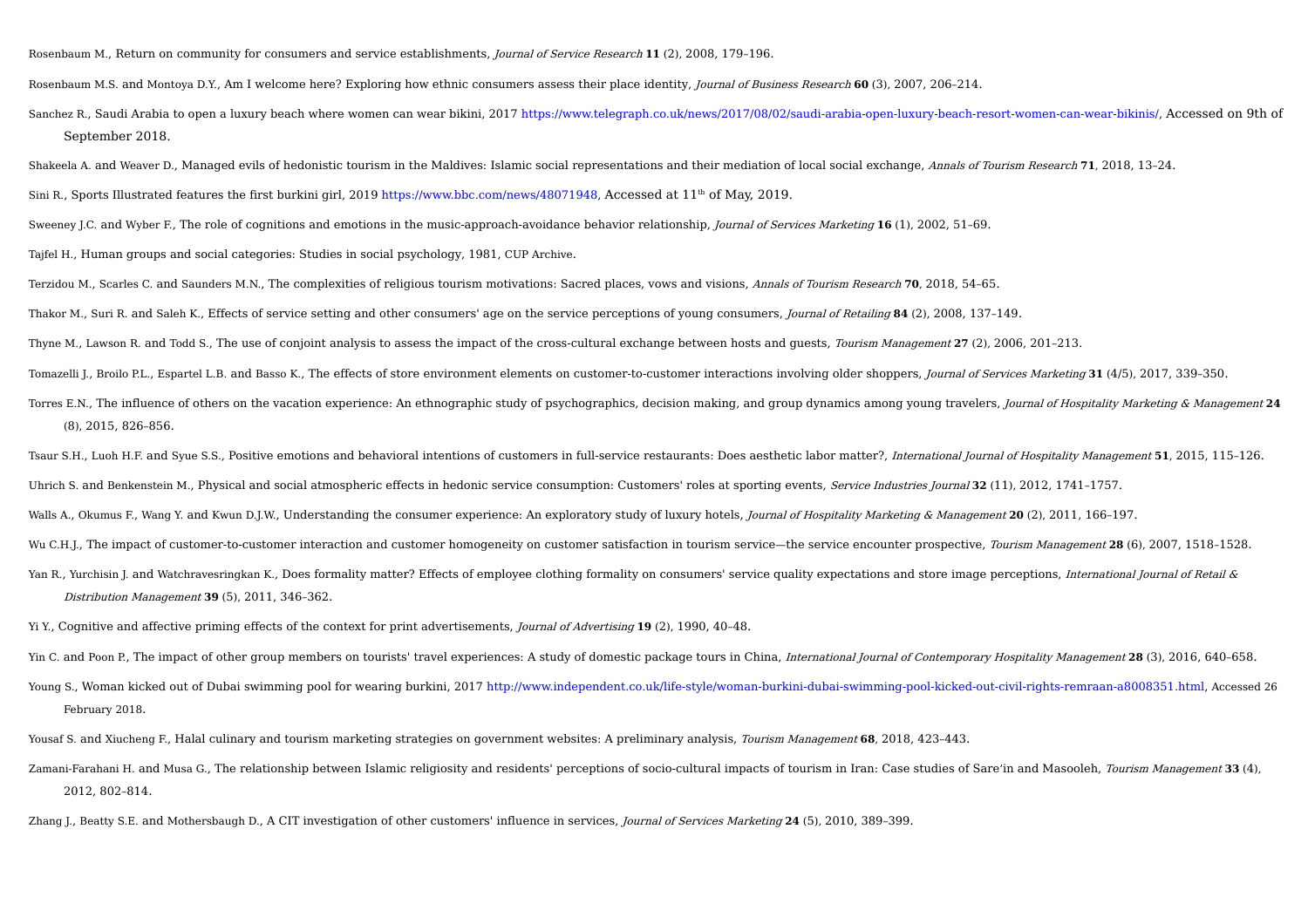

Dr. Mohamed Sobhy Temerak is Associate Professor of Marketing at Cairo University. He is particularly interested in marketing challenges associated with customer-to-customer interactions, Transformative Service Research (TSR), sharing economy, and Artificial Intelligence (AI). He has previously published his work in the Journal of Service Research, Journal of Business Research, and Journal of Financial Services Marketing.

# **Appendix B. Supplementary data**

The following is the Supplementary data to this article:

Multimedia Component 1

#### **Multimedia component 1**

alt-text: Multimedia component 1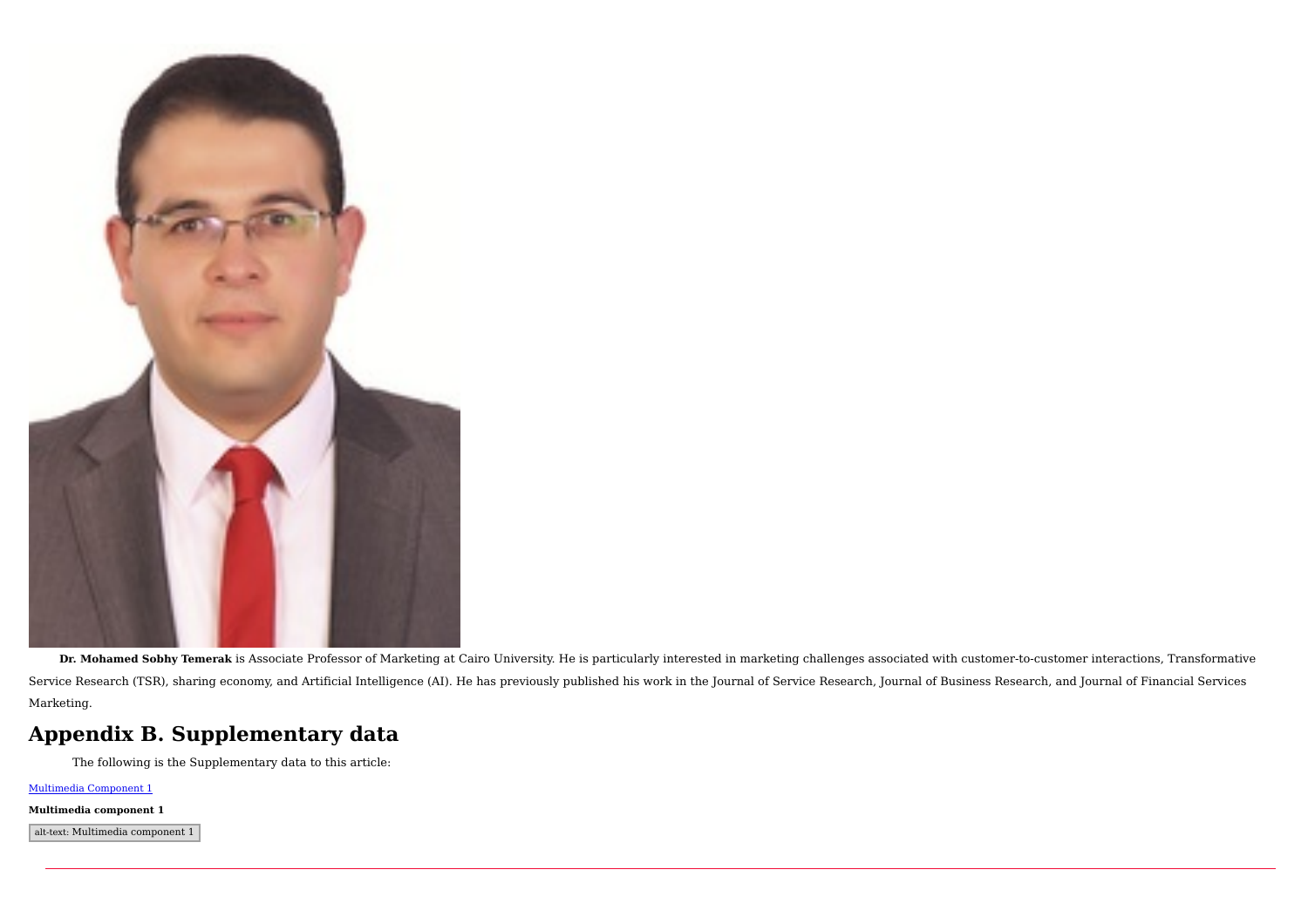#### **Highlights**

- **•** Immediate benefits of attracting heterogeneous customers should be outweighed against other unforeseen costs.
- **•** Reactions to dissimilar customers need to be examined from a dual-perspective.
- **•** Resort guests may have their own justifications to suppress or express their prejudice against dissimilar others.
- **•** Reactions to dissimilar customers may vary from avoid visiting a resort to maintaining social distance.
- **•** Observable characteristics in other unknown customers do not operate in isolation, but they interact with one another.

## **Queries and Answers**

**Query:** Please confirm that the provided email "mohamedsobhy@foc.cu.edu.eg" is the correct address for official communication, else provide an alternate e-mail address to replace the existing one, because private e-mail addresses should not be used in articles as the address for communication.

**Answer:** Yes, this is my official email at Cairo University

**Query:** Ref(s). Alserhan et al., 2017; Johnson and Grier, 2012; King et al., 2016; Pounders et al., 2014; Torres et al., 2015; Hyne & Han, 2012 are cited in the text but not provided in the reference list. Please provide them in the reference list or delete these citations from the text.

**Answer:** They are actually provided in the reference list (1)

Alserhan B.A., Wood B.P., Rutter R., Halkias D., Terzi H. and Al Serhan O., The transparency of Islamic hotels: "Nice Islam" and the "self-orientalizing" of Muslims?, International Journal of Tourism Research 20, 2018, 475-487. (2)Johnson G.D. and Grier S.A., Understanding the influence of cross-cultural consumer-to-consumer interaction on consumer service satisfaction, Journal of Business Research 66 (3), 2013, 306-313. (3) King E.B., Shapiro J.R., Hebl M.R., Singletary S.L. and Turner S., The stigma of obesity in customer service: A mechanism for remediation and bottom-line consequences of interpersonal discrimination, Journal of Applied Psychology **91** (3), 2006, 579–593. (4) Pounders K., Babin B. and Close A., All the same to me: Outcomes of aesthetic labor performed by frontline service providers, Academy of Marketing Science **15** (6), 2015, 670–693.(5) Torres E.N., The influence of others on the vacation experience: An ethnographic study of psychographics, decision making, and group dynamics among young travelers, Journal of Hospitality Marketing & Management 24 (8), 2015, 826-856. (6) Hyun S.S. and Han H., Luxury cruise travelers: Other customer perceptions, Journal of Travel Research **54** (1), 2015, 107–121.

**Query:** The citations "Choi and Mattila, 2015; Fornell and Larcker et al., 1981; Jung et al., 2011" have been changed to match the author name in the reference list. Please check here and in subsequent occurrences, and correct if necessary.

**Answer:** Please note that Choi and Mattila (2016) not 2015. All references checked for consistency. Also, Jung et al. (2011) should be changed to Jung and Yoon (2011)

**Query:** Please note that "Fig. 1" were not cited in the text. Please check that the citation(s) suggested by the copyeditor are in the appropriate place, and correct if necessary. **Answer:** This has been added at the end of section 2.3. Please re-locate figure 1 before section 2.4.

**Query:** Correctly acknowledging the primary funders and grant IDs of your research is important to ensure compliance with funder policies. We could not find any acknowledgement of funding sources in your text. Is this correct?

**Answer:** There is no funding sources

**Query:** Please confirm that given names and surnames have been identified correctly and are presented in the desired order and please carefully verify the spelling of all authors' names. **Answer:** Yes

**Query:** Your article is registered as a regular item and is being processed for inclusion in a regular issue of the journal. If this is NOT correct and your article belongs to a Special Issue/Collection please